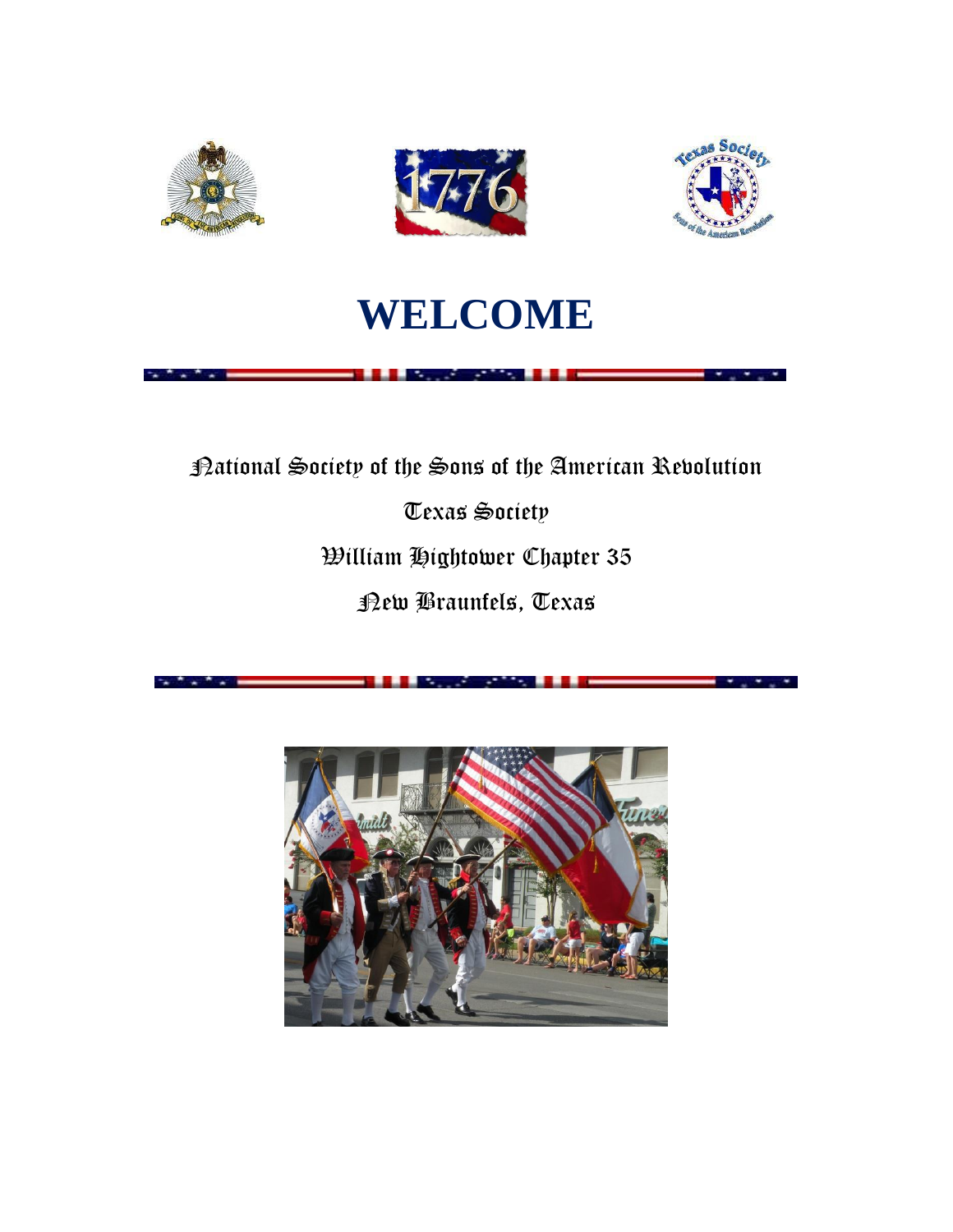

#### Table of Contents

- Welcome letter from the Chapter President
- Welcome letter from the Chapter Members
- The Continental Line News for New Members
- Constitution and Bylaws
- Schedule of Annual Events
- Flag Etiquette
- Special Days to Display the American Flag
- Symbolism of the SAR Medal
- **•** Society Insignia
- Web Site Information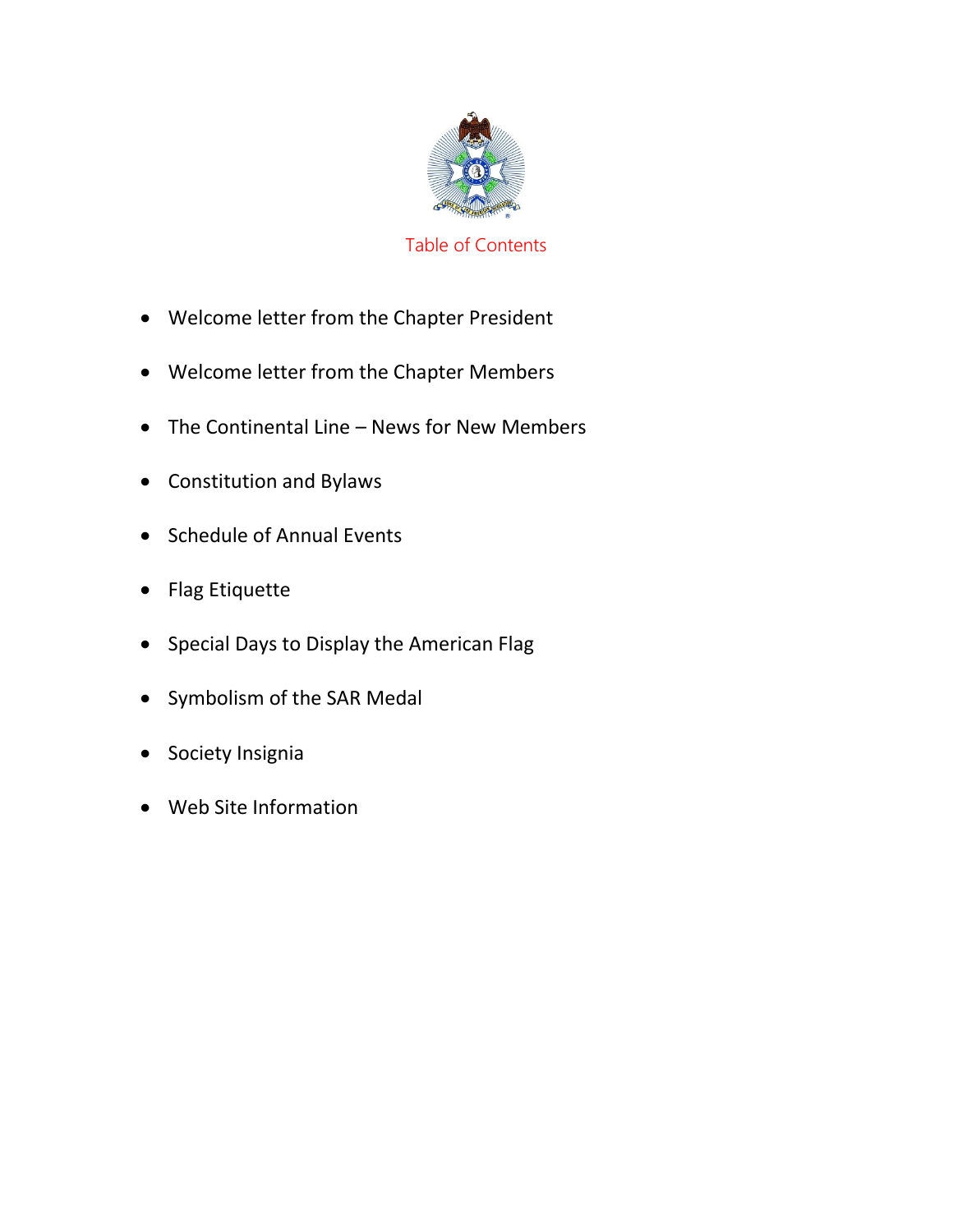Office of the President, Chapter 35 New Braunfels, Texas

Fellow Compatriots,

Welcome to the William Hightower Chapter of the Texas Society of the Sons of the American Revolution. We are an active, growing chapter dedicated to promoting patriotism and supporting the institutions established by our forefathers.

We encourage you to become active in our chapter activities and thank you for joining this historic organization. Together we can make our chapter both productive and enjoyable.

Warmest regards,

President, Wm. Hightower Chapter #35

Texas Society, Sons of the American Revolution

<www.nbsar.net>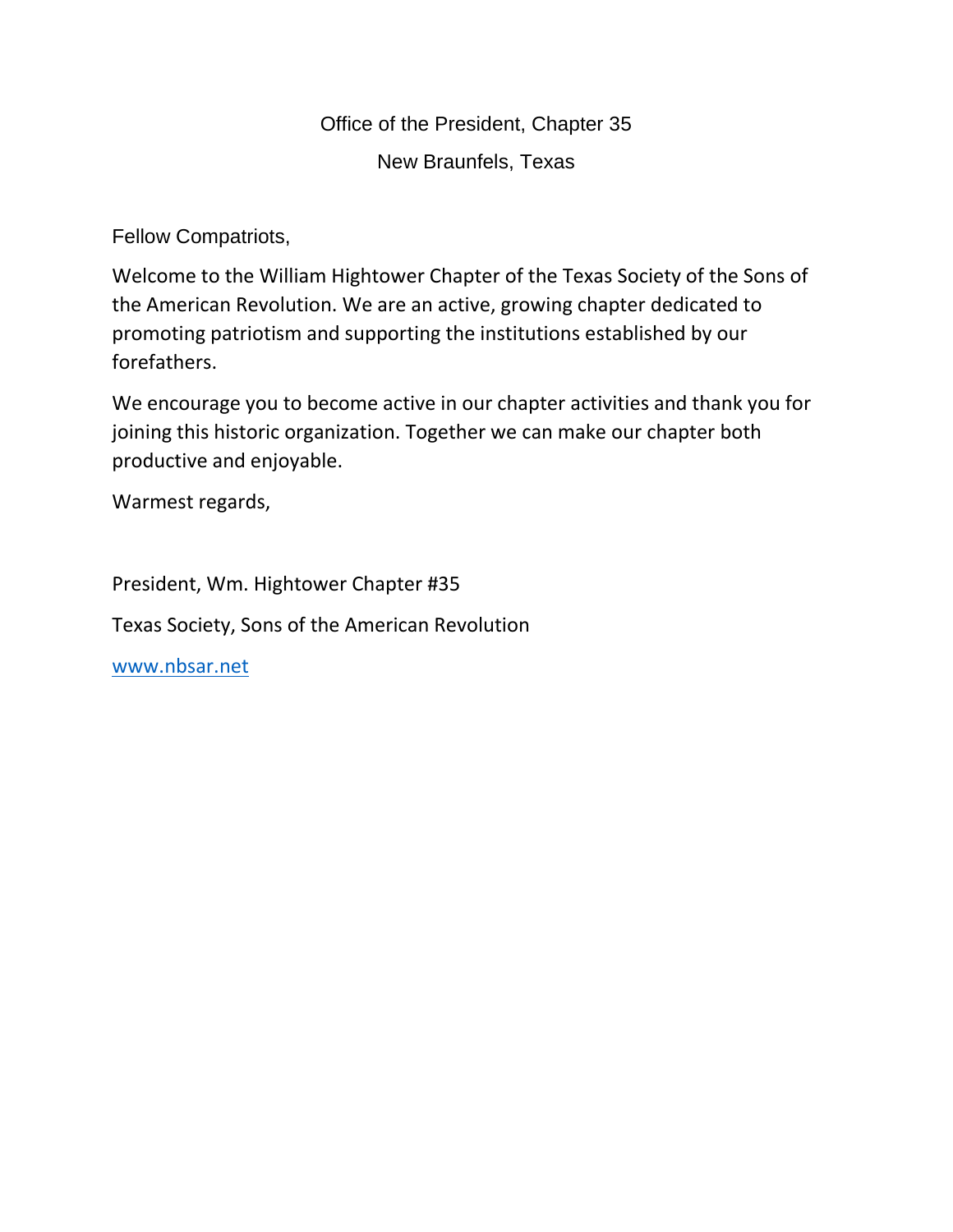

#### Welcome to the Sons of the American Revolution

#### William Hightower Chapter

Chapter 35

New Braunfels, Texas

Welcome to your chapter of the Sons of the American Revolution. It is a pleasure to have you join us in such a fine patriotic organization. You have obviously been successful in tracing your lineage to your Patriot forefather, expending much time and energy in your quest to gather all the documents required to prove your lineage. But in the end, it was all worth it!

Please take some time to look over the papers included with this welcome message. It contains information regarding opportunities for volunteering a bit of your time to the local chapter in civic events, a roster of the membership to help you get to know all of your local compatriots, a schedule of civic events in which we involve the local chapter, such as parades and honor guard ceremonies, a sheet with directions on how to navigate our web site on the computer, as well as on Facebook and your smart phone. Also included is information regarding the National web site and the information it contains for your use, as well as how to register yourself on the web site to gain access to information not afforded to non-SAR members. There is also information regarding the Texas state SAR web site and the information you can glean from it. There is an information sheet regarding our monthly meetings and what you can expect when you attend.

We wholeheartedly welcome your participation in the organization. There is always something in which we can get involved within the City of New Braunfels and the surrounding area. We are strongly involved with the local ROTC programs in the area high schools and present awards and scholarship money annually to worthy candidates.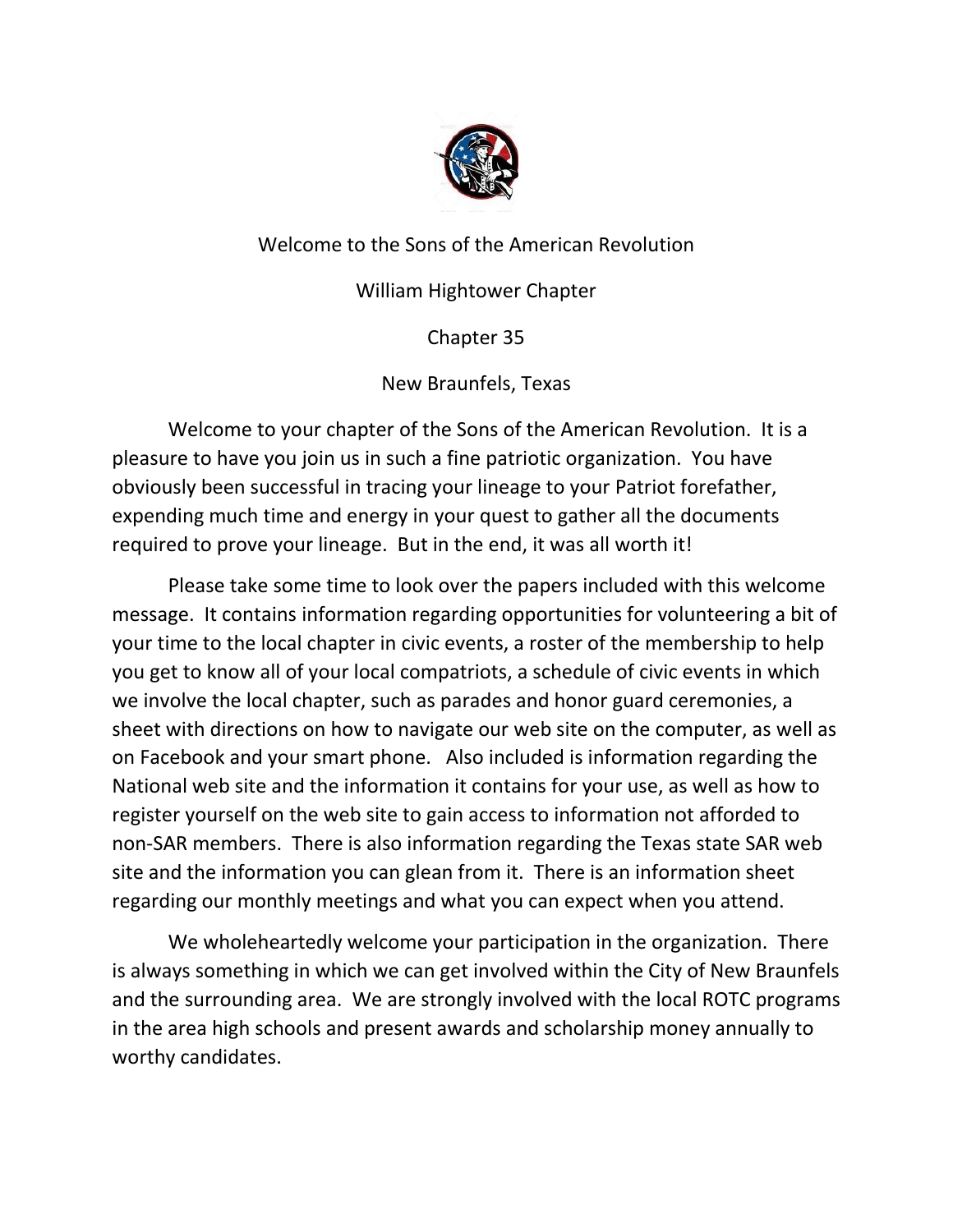As we continue to grow in size, there will be many opportunities for you to get involved. We have several Revolutionary War clothing manufacturers that we order our uniforms from and if you would like to do so, one of the local members can assist you in your order. Having a uniform will allow you to participate in many of the color guard ceremonies and parades each year. There's nothing like a Revolutionary War soldier to get the crowd cheering and on its feet during a parade!

So, once again, welcome to the William Hightower chapter of the Sons of the American Revolution. We are happy to have you join us!

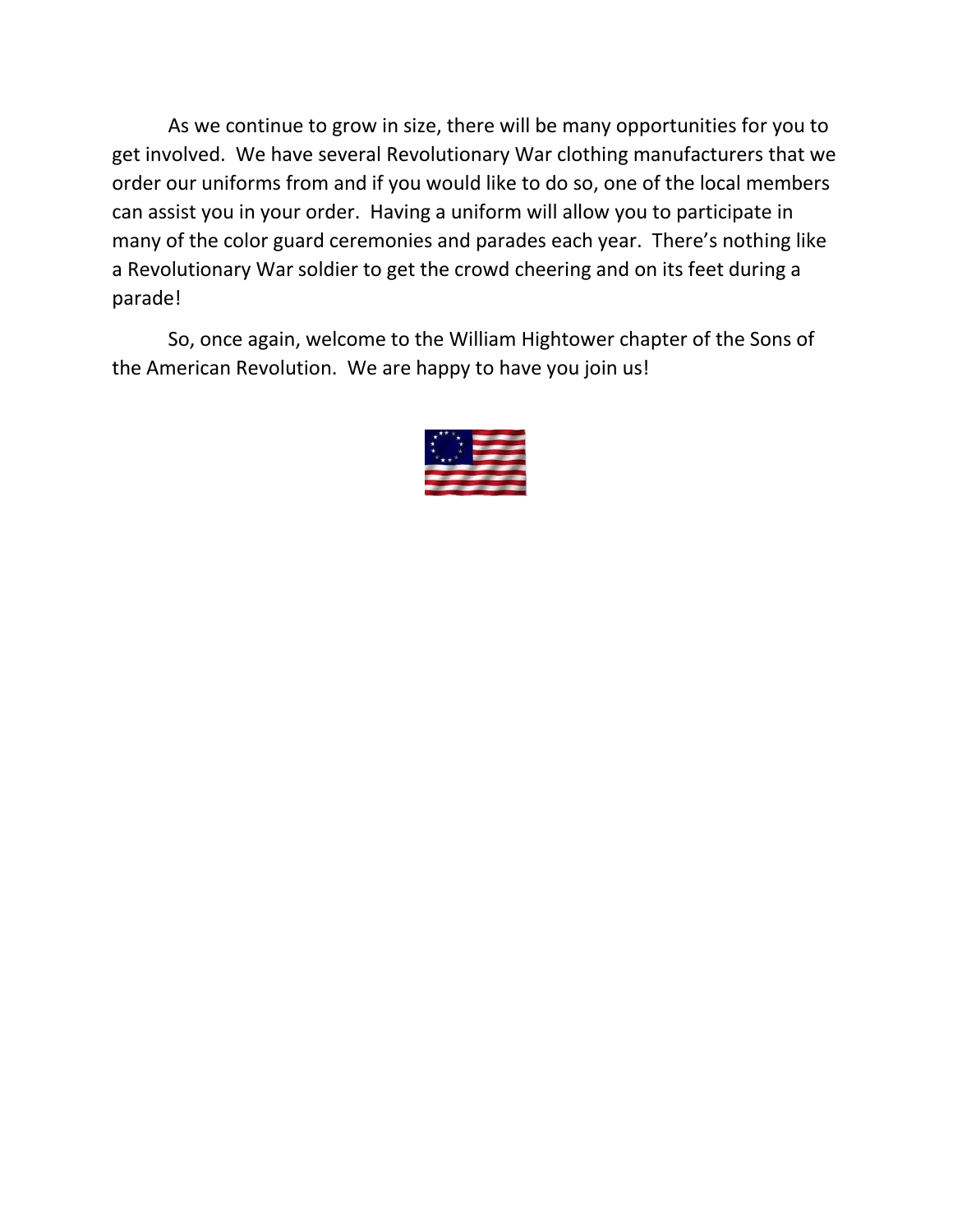

## The Continental Line – News for New Members

Your new Compatriots in the Sons of the American Revolution welcome you. We are a group of men who have established a lineal descent from a Patriot who was loyal to and rendered active service in support of the cause of American independence. The objects of our Society are declared to be patriotic, historical, and educational, and we seek to perpetuate the memory of those patriots who, by their services or sacrifices during the war of the American Revolution, achieved the independence of the American people.

The National Society of the Sons of the American Revolution is divided into individually incorporated state societies. You belong to the Texas Society of the Sons of the American Revolution. You will often see the Society referred to as TXSSAR. The TXSSAR is divided into districts and, of course, the districts are made up of the local chapters. The number of chapters in a district vary because the districts cover the more heavily populated areas of the state as well as the thinly populated areas in West Texas.

The National Society meets once a year in June in larger cities throughout the United States. The Texas Society meets once a year in March in towns where there is a local chapter to be the host. Local Chapters meet as decided by the members. Some chapters, especially the larger chapters, meet monthly for business, social interaction, to break bread together, and to hear talks of interest. Several chapters meet monthly except for the summer months, others meet quarterly, and one meets annually at Christmas for a black tie special occasion. In addition to these meetings, the Texas Society Board of Managers meets three times a year, in March, August, and in November, to assure smooth conduct of TXSSAR business. Some of our districts have one day training meetings to help local chapter officers in their conduct of chapter affairs.

Nationally, we have a President General, Vice Presidents General representing areas of the country, and other National Officers. The TXSSAR has a President, a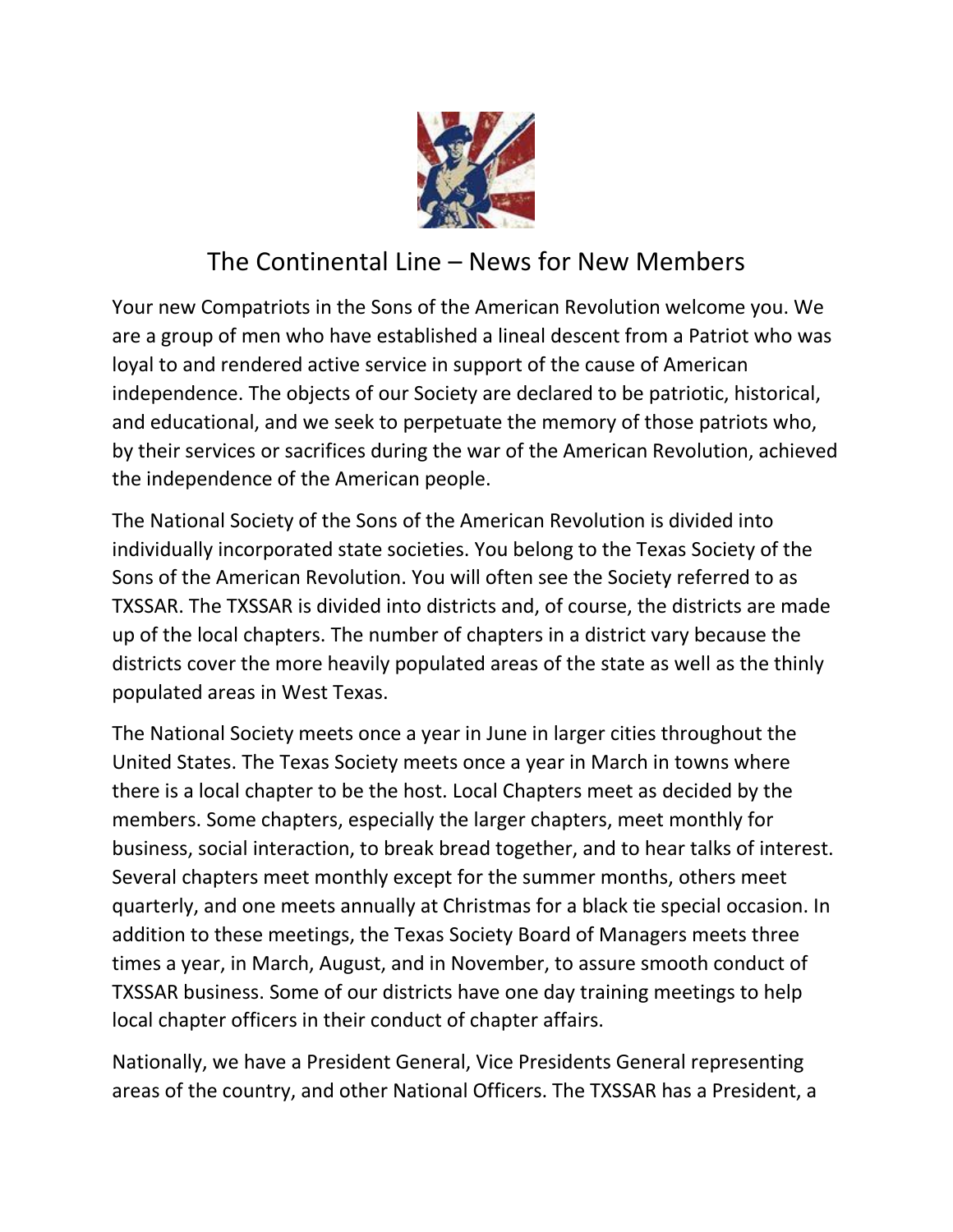President-Elect, and the district Vice Presidents, as well as Historian, Chaplain, Genealogist, Registrar, Secretary, Staff Secretary, Treasurer, and Chancellor. Local chapters follow this general order of officers modified to fit the needs of each chapter.

The TXSSAR has programs utilized by the chapters to encourage patriotism and research into the period of the American Revolution. Each chapter is encouraged to participate in recognizing outstanding ROTC students at the high school and college level in their communities by the annual award of the Society's Bronze (high school) or Silver (college) medal and certificate. These medals are available from National Society headquarters in Louisville, KY. We have an oration contest each year for high school students where winners advance from chapter to district to state to national with winners at each level receiving prizes or scholarships. The Eagle Scout competition invites all new Eagle Scouts to write a short essay. These are judged locally and at the state level and each state winner advances to the national competition at the national annual meeting. Winners receive substantial scholarships. We also have a new poster contest at the local and state level designed for elementary level school students. The Bronze Good Citizenship Medal is available for award to high school level students as well as adults for outstanding service to the community.

To reap the maximum benefits from your membership in the Sons of the American Revolution, you should participate. Come to meetings, serve on committees, make yourself available for chapter offices, and have a wonderful time with your compatriots.

Ross L. Shipman Compatriot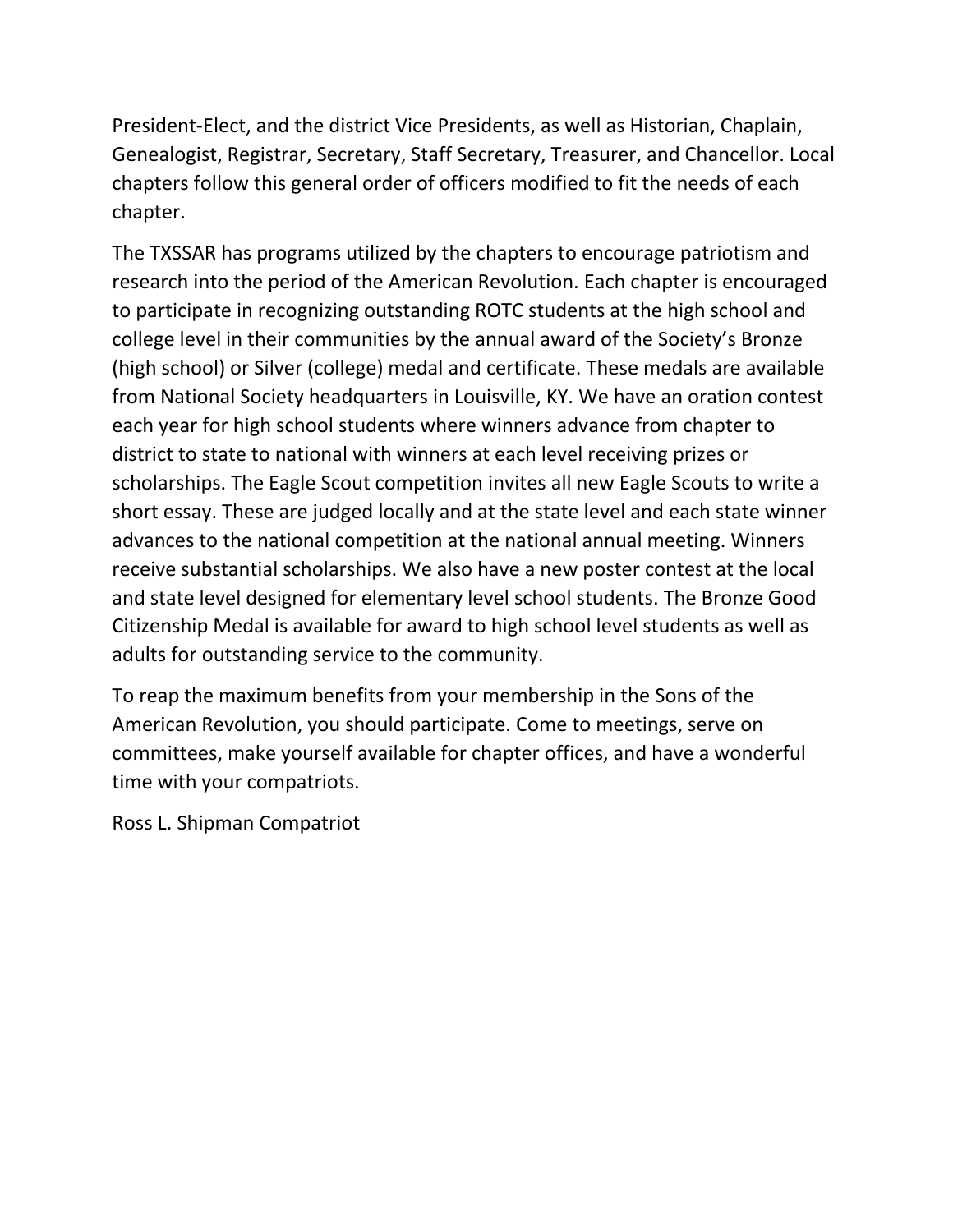#### **Constitution**

For the William Hightower Chapter of New Braunfels, Chapter No. 35 of the Texas Sons of the American Revolution of the National Society, Sons of the American Revolution, hereafter known as the WH#35, TXSSAR, NSSAR.

Article I – Name

The name of this chapter shall be "The William Hightower Chapter of New Braunfels, Sons of the American Revolution" hereafter, in this constitution and bylaws, referred to as the "*c*hapter."

Article II – Objects

The objects of the society are declared patriotic, historical and educational, and shall include those intended or designed to perpetuate the memory of those, who by their services during the war of the American Revolution, achieved the independence of the American people.

To unite and promote fellowship among their descendants; to them and the community at large with a more profound reverence for the principles of the government founded by our forefathers; to encourage historical research in relation to the American Revolution; to acquire and preserve the record of the individual services of the patriots of the war, as well as the documents, relics, and landmarks; to mark the scenes of the Revolution by appropriate memorials; to celebrate the anniversaries of the prominent events of the war and of the Revolutionary period; to foster true patriotism; to maintain the institutions of American Freedom, and to carry out the purpose expressed in the Preamble of the Constitution of our country and the injunctions of Washington in his farewell address to the American People.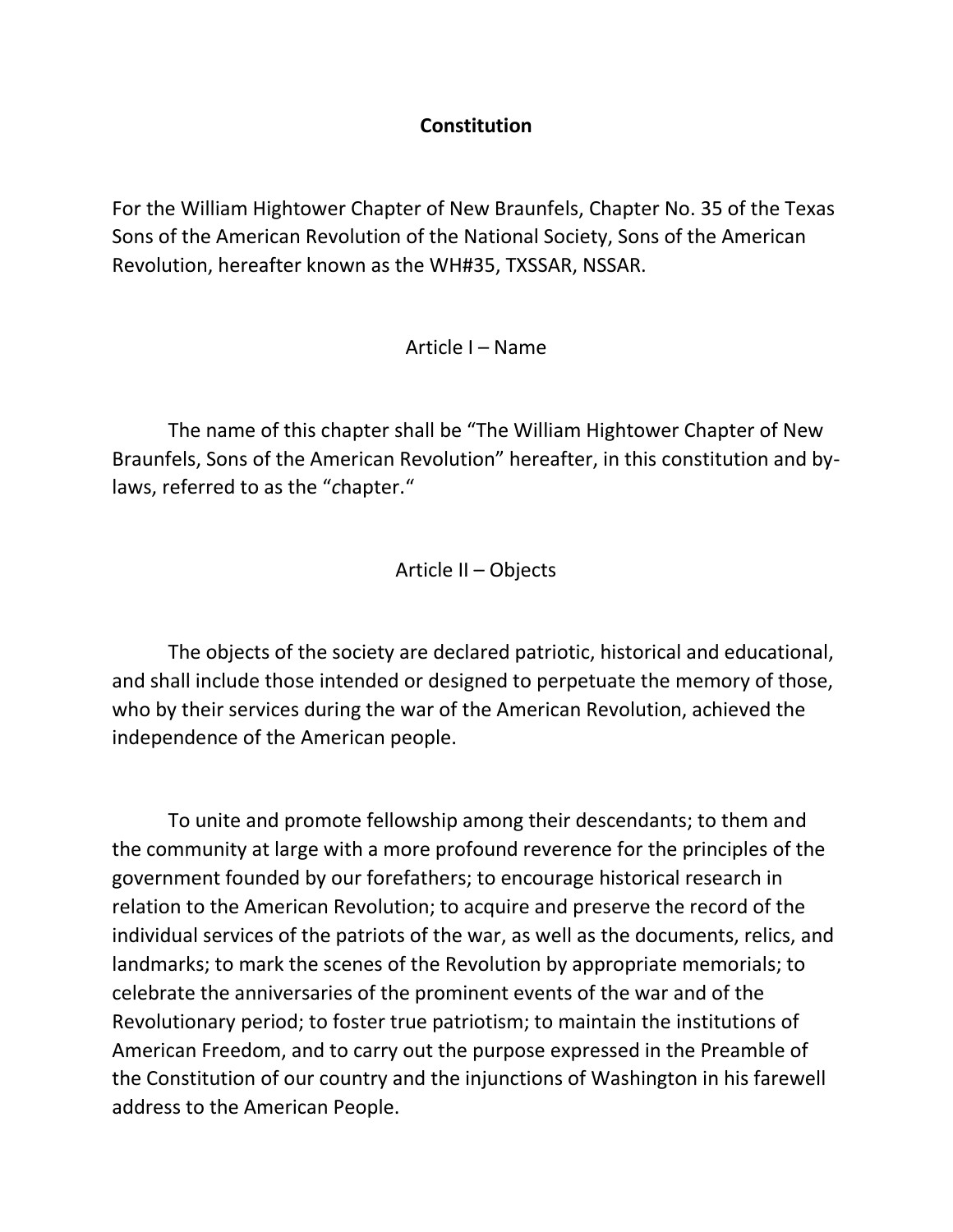#### Article III – Membership

Any man shall be eligible for membership in this chapter who is eighteen years of age or over, a citizen of good repute in the community and is the lineal descendant of an ancestor who was a patriot of the revolutionary war as defined by the National Society, Sons of the American Revolution, and, who fulfills the requirements outlined in Article I of the by-laws of this chapter.

Article IV – Officers

The officers of this chapter shall be (1) President, (2) Vice-President, (3) Secretary, (4) Treasurer, (5) Registrar, (6) Chaplain*,* and (7) Historian*.* The above named officers will comprise the executive board. They shall be elected annually by a majority of the membership in attendance at the meeting to elect officers. The President may, from time to time, invite committee chairman to attend executive board meetings. The President may also appoint additional officers to control the flow of the meeting, such as a Parliamentarian and a Sergeant-at-Arms.

The immediate past-president is an honorary member of the executive board.

Article V – Meetings

Meetings will be held monthly, regularly, except in the months of June, July, and August. The Chapter President will call necessary special meetings.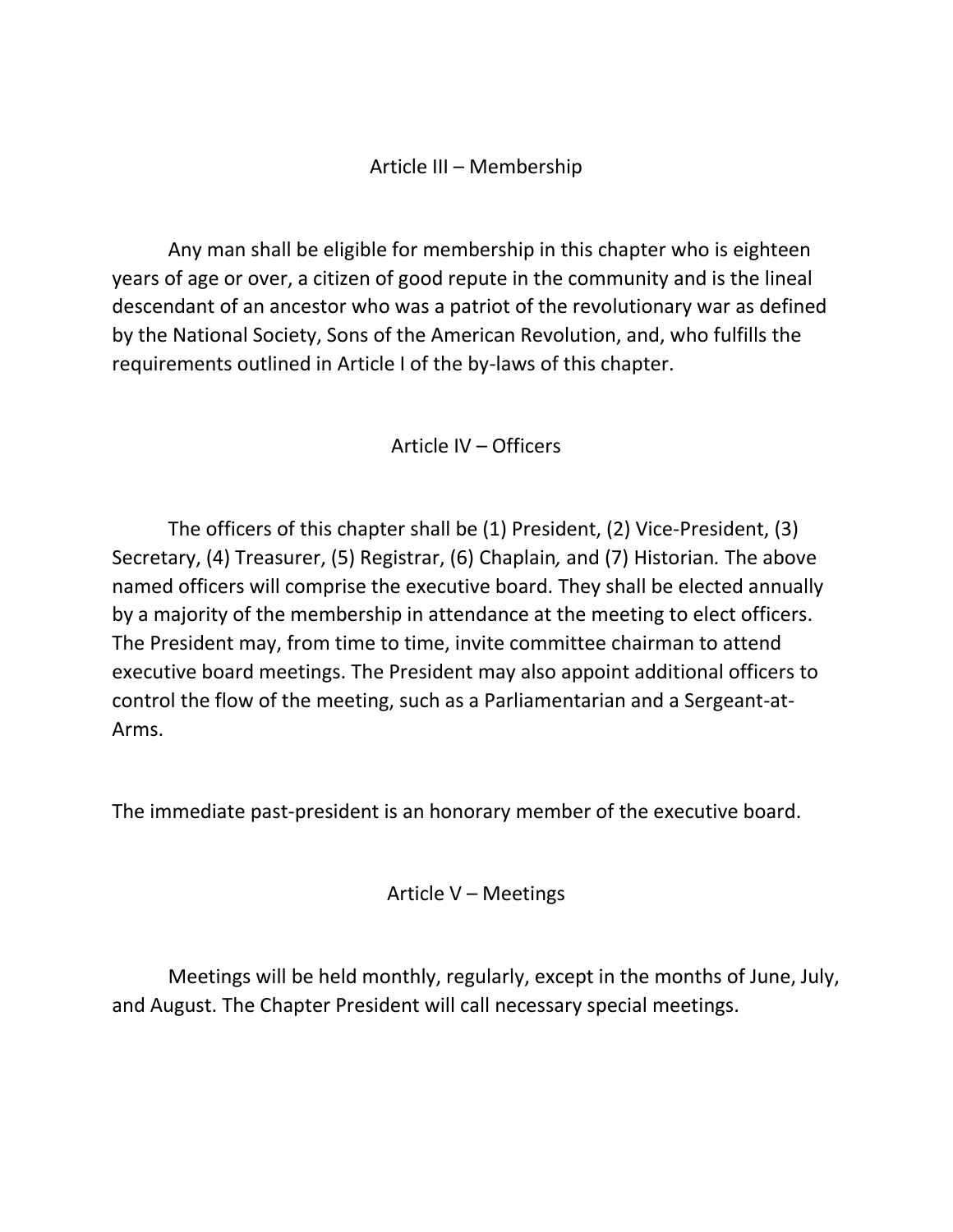The Chapter President shall be responsible for notifying all members of regular meetings by mail, e-mail, or telephone one week in advance. A quorum will consist of 15% of the *c*hapter membership.

The official year for the *c*hapter shall begin on April 1 and end on March 31.

#### Article VI – Authority

This constitution may be effective immediately upon the majority vote of a quorum of the *c*hapter in a regular meeting.

This constitution may be amended or changed in any manner by a twothirds vote of a quorum of members in a regular meeting. Two weeks notice must be given to all members, and the proposed change must be fully described along with this notice.

This constitution is superseded in authority by the Texas Society Constitution, Sons of the American Revolution.

> Submitted by the Committee for writing a Constitution and By-laws

E.N. Delashmutt, Chairman Bill Hightower Myles Kuykendall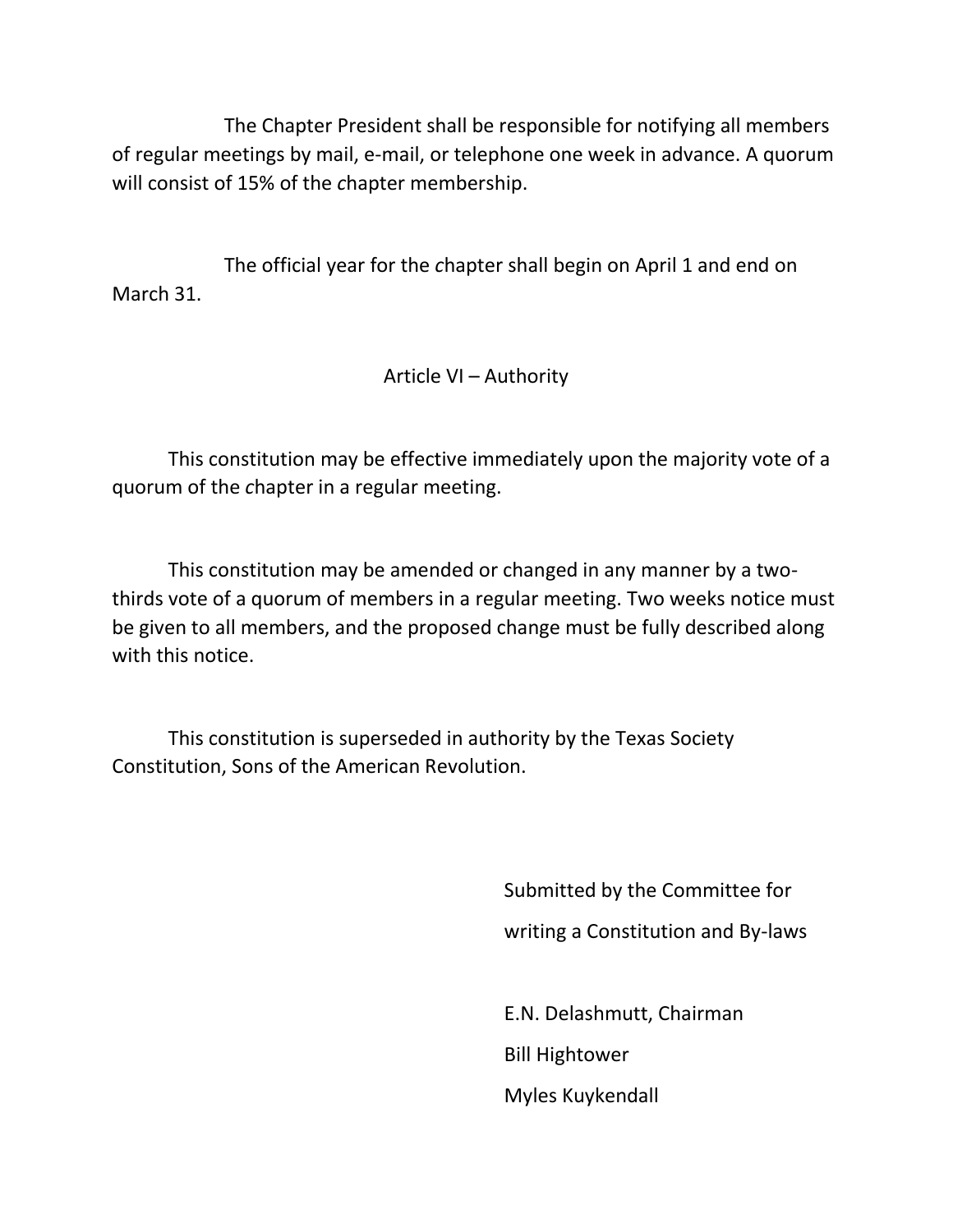|           | September 17, 1985 |
|-----------|--------------------|
| (Changed) | April 14, 1988     |
| (Changed) | April 10, 1990     |
| (Changed) | Dec 10, 2015       |

#### **By-laws**

For the William Hightower Chapter of New Braunfels, Chapter No. 35 of the Texas Sons of the American Revolution of the National Society, Sons of the American Revolution, hereafter known as the WH#35, TXSSAR, NSSAR.

Article I – Membership

The official designation of the members of this chapter shall be Compatriot. Application for admission must be made through this chapter, and sponsored by two members of this chapter, and subject to the approval of a majority of the members in a regular meeting with a quorum present.

Article II – Duties of the President

The President will be the official executive officer this *c*hapter, and will be responsible for calling and conducting meetings, appointing and being an exofficio member of all committees, be responsible for the budget, represent the chapter in the community at appropriate meetings, preside at executive board meetings, publish and distribute a directory for his time in office, and maintain general supervision over the affairs and business of this chapter.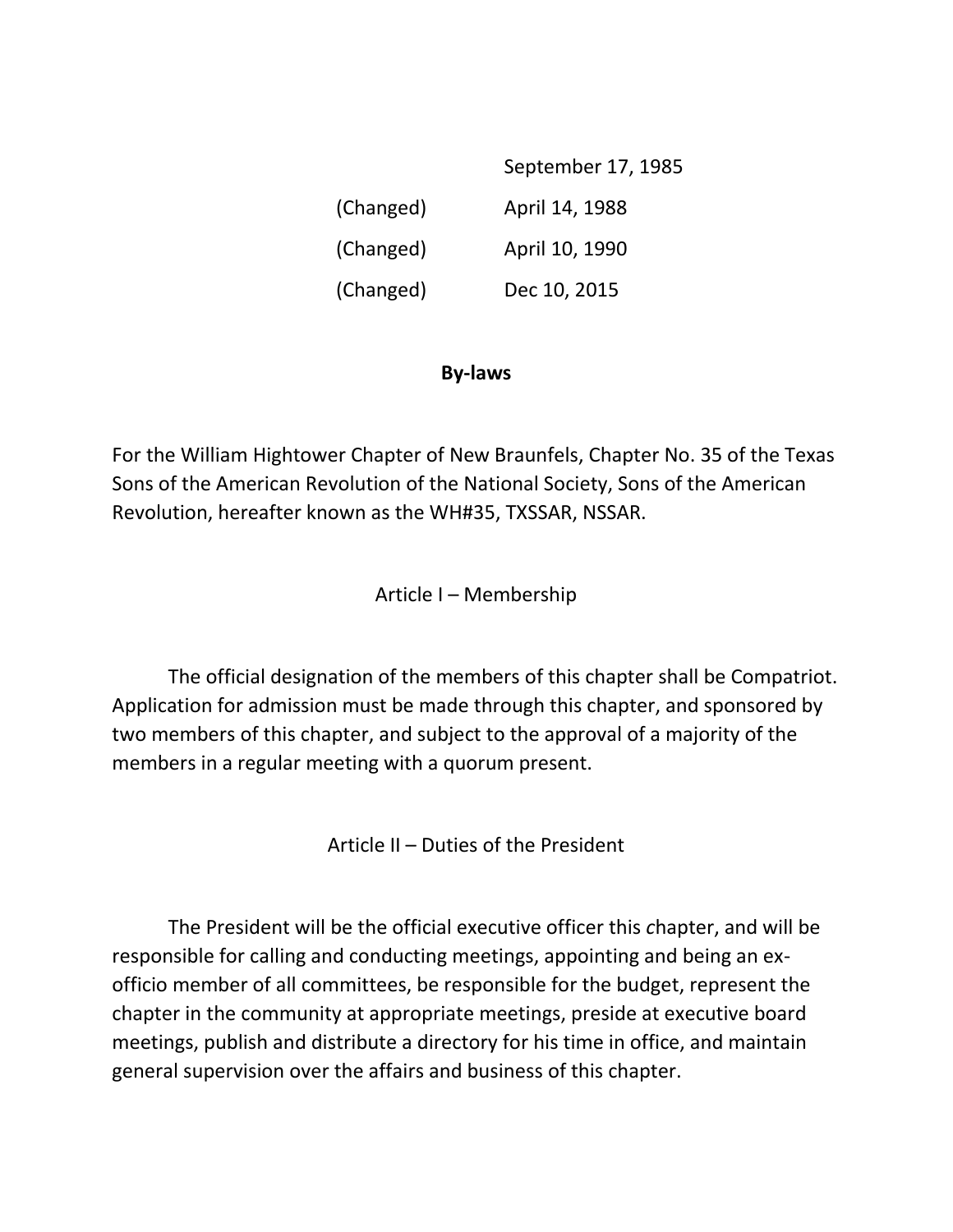He shall insure that all members are notified of regular meetings, by mail, e-mail, or telephone one week in advance.

He shall appoint an auditing committee at the end of his year, and this committee shall report to the membership.

At the end of his year in office, he will be responsible for gathering the records of the officers in his administration, including his own and committee members and file them in the permanent chapter file, and turning this permanent file over to the incoming President.

The President shall be responsible for maintaining a chapter property list, and for obtaining the signature of his successor acknowledging responsibility for this property.

The President shall comply with Article III Section V of the TXSSAR bylaws.

Article III – Duties of the Vice-President

The vice-president will act as the alternate and substitute for the president on appropriate occasions, oversee all publicity, and the construction of a chapter scrapbook for the year*,* insuring it gets taken to the annual meeting of the Texas Society, SAR, and for turning his files over to the president of his current term for filing in the permanent file.

Article IV – Duties of the Secretary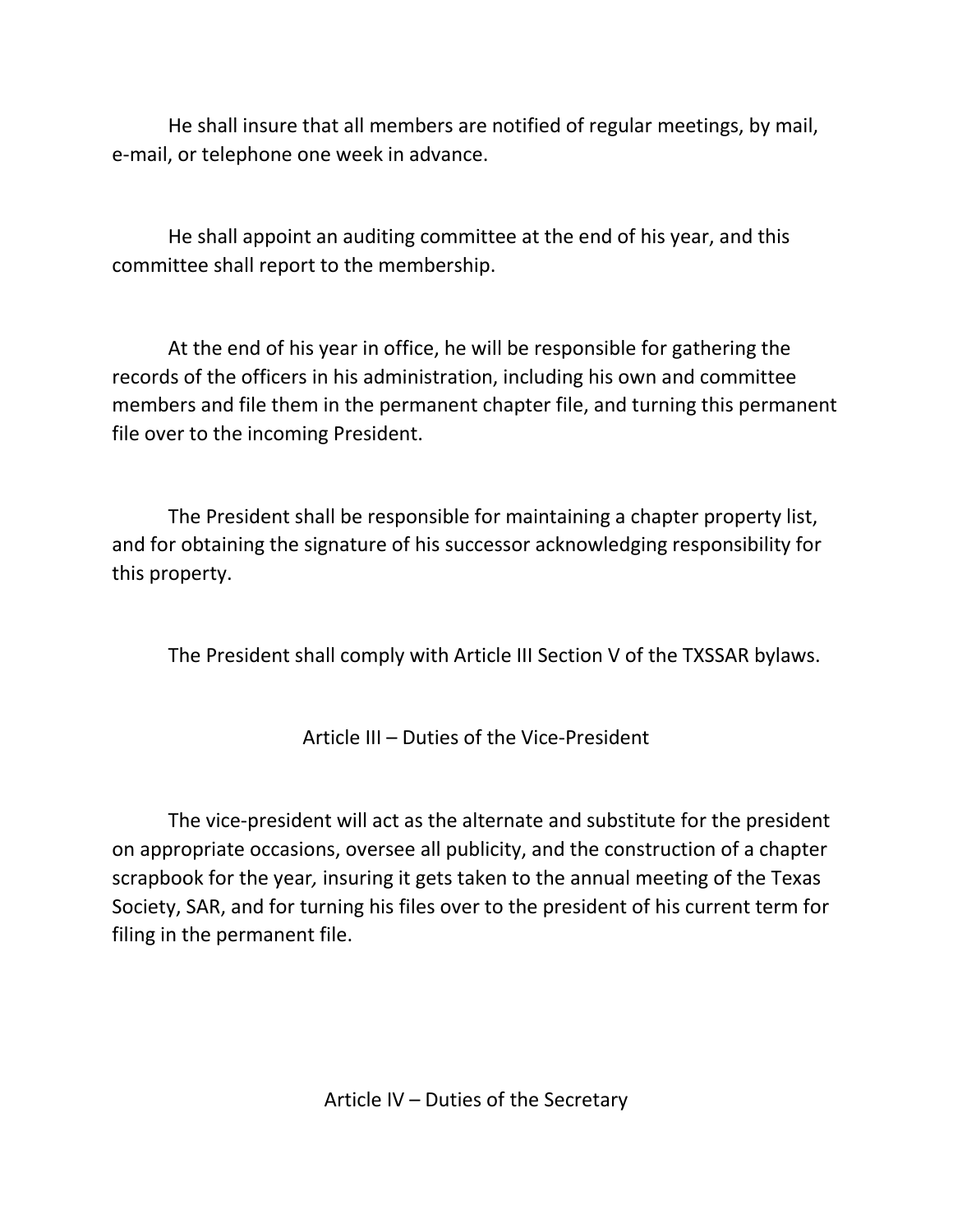The Secretary shall be responsible for recording the minutes from each meeting, reporting them in the following meeting, and preserving them in a neat and legible manner for permanent filing so his successor can quickly retrieve records of meetings.

He shall maintain in file copies of official records to include (a) Constitution and By-Laws of this chapter, (b) the minutes book, (c) Treasurer reports, (d) Annual Reports of the chapter, and the membership roster.

He shall maintain the official membership roster for the chapter, including a record of deaths, transfers, due payments, and delinquencies. He shall also maintain individual membership records*.*

The Secretary shall comply with Article III Sections 4 and 6 of the TXSSAR bylaws.

He shall be responsible for presenting each new member with a "New Members Packet," which includes a chapter directory, an SAR handbook, and any other material deemed helpful to new members. A copy of the chapter's constitution and by-laws will be included in this packet. It will be his duty to visit with each new member, answer any questions he may have, obtain any information necessary for the member's personnel file, appoint him to a minimum of two of the chapter's committees, and generally make him welcome as a member into the chapter.

Article V – Duties of the Treasurer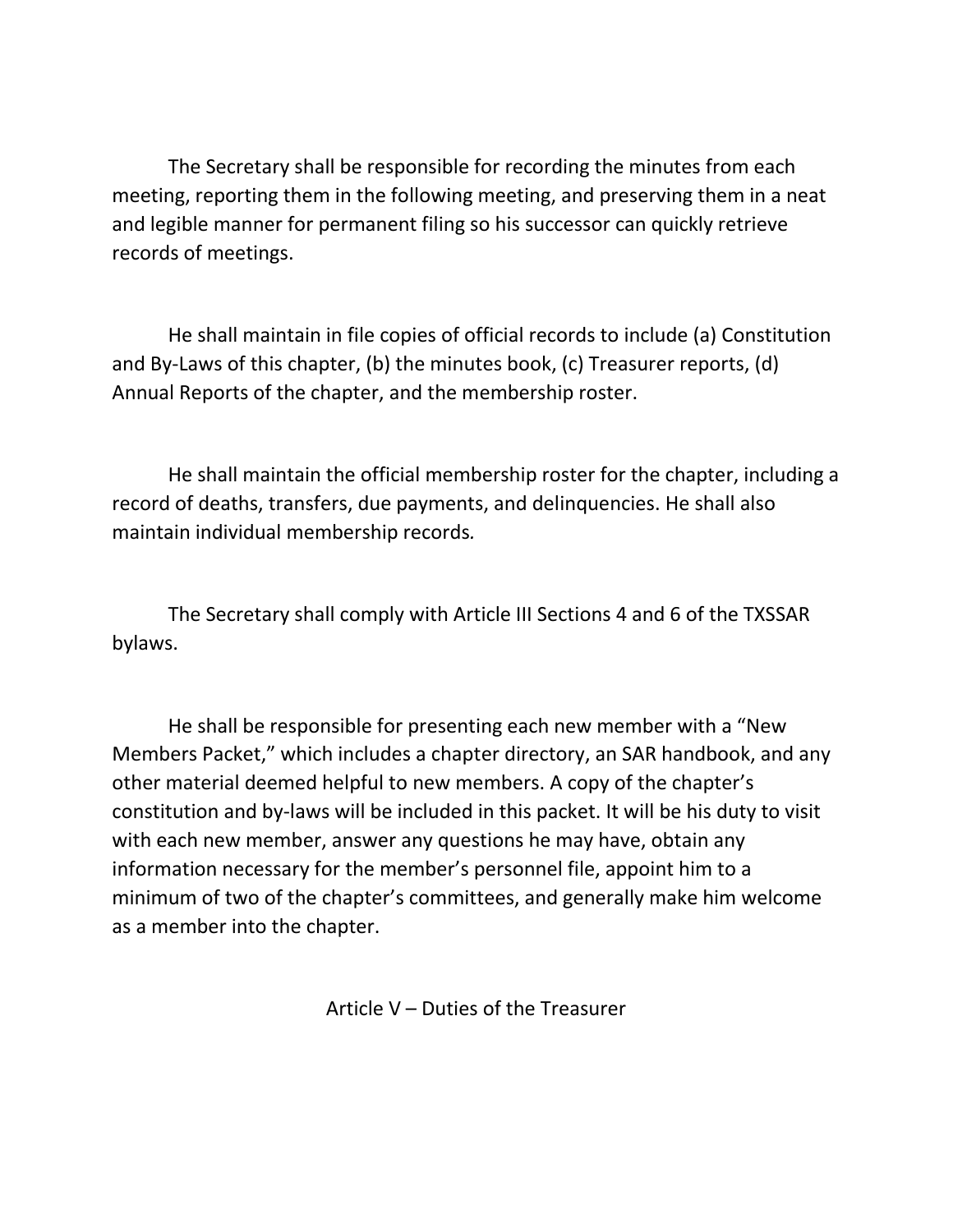The Treasurer shall be responsible for collecting, safekeeping, accounting for and disbursing all chapter funds. He shall stand ready for an audit of his records at any time. The scholarship fund dues have been included in the annual dues but a separate invoice must be submitted to those who have perpetual memberships*.*

He shall be responsible for the construction of an annual estimated budget for the approval of the executive board, and in turn, the approval of the membership, and for keeping members informed of the progress of this planned budget during the year.

The Treasurer shall prepare and submit all forms required by the IRS for the operation of this chapter.

Article VI – Duties of the Registrar

The Registrar shall receive all new applications for membership, examine them for completeness, forward the original and one copy to the Texas Society SAR Registrar, keep one copy of the permanent files of the chapter, and give one copy of the completed application to the prospective member.

He shall keep a supply of new, supplemental, and renewal applications at all times, and a current list of applications in progress.

Article VII – Duties of the Chaplain

The Chaplain shall open and close all meetings of this Chapter with services usual and proper for such occasions.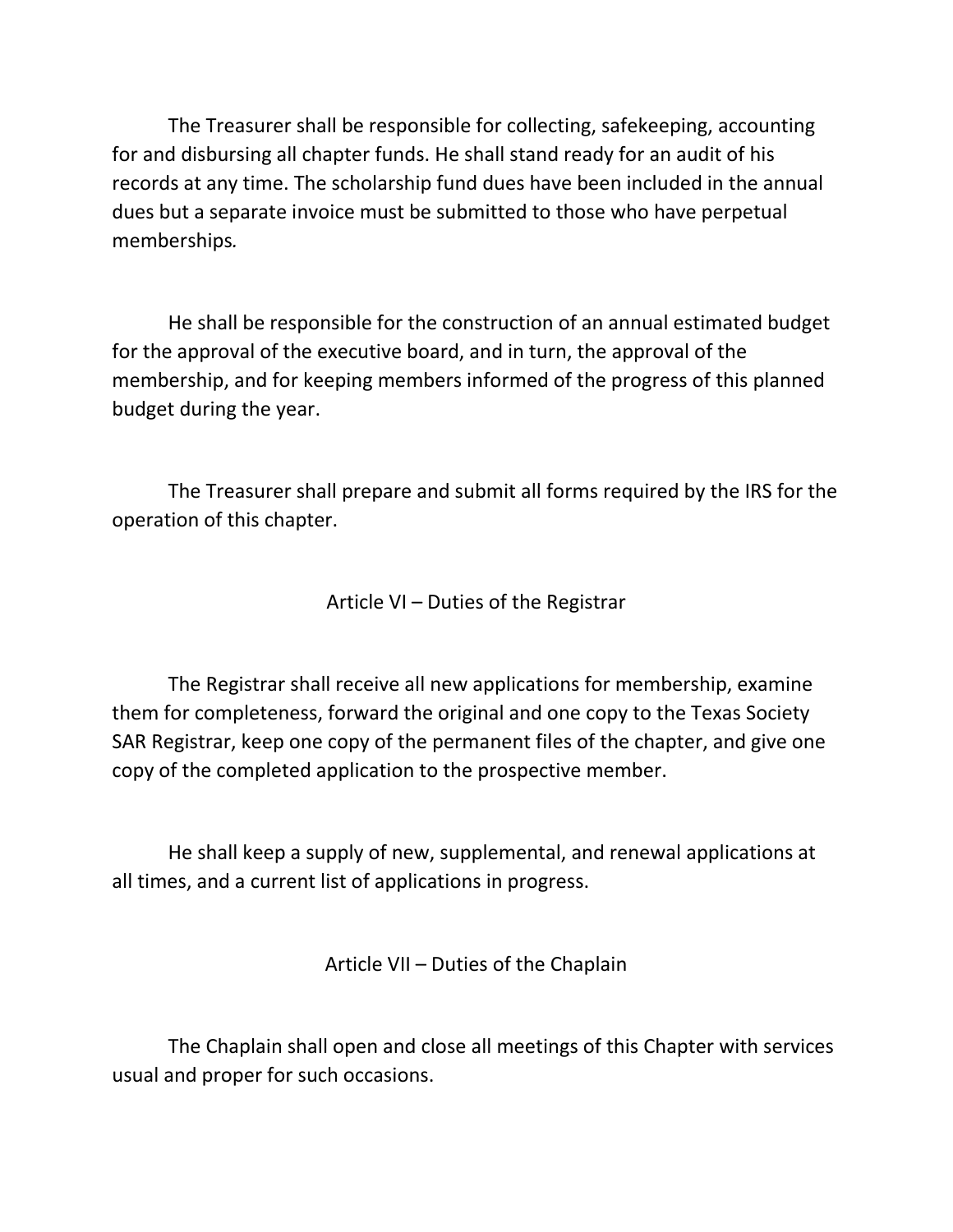The Chaplain will be the responsible official for sympathy chairman of this chapter, making every effort, with the assistance of every member, to stay informed of any misfortune of our members or their families, and expressing sympathy in the name of the chapter.

It will be his duty to visit with each new member, answer any questions he may have, and generally make him welcome as a member into the chapter.

### Article VIII *–* Historian

The Historian shall be responsible for writing a chapter history, collecting articles and pictures, which support that history, for the yearbook, keeping two copies for the permanent file of the chapter, and giving one copy to the President for the Texas Society SAR annual meeting. These books will be maintained as an annual history*.*

### Article IX – Election of Officers

The President shall name a nominating committee for the purpose of carefully considering and nominating this chapter's Officers for the coming year.

The nominating committee shall consider an upward movement of present officers; however, this committee will only be obligated to nominate those members who they believe will do the best job.

All nominations, including those of the nominating committee, shall come from the floor.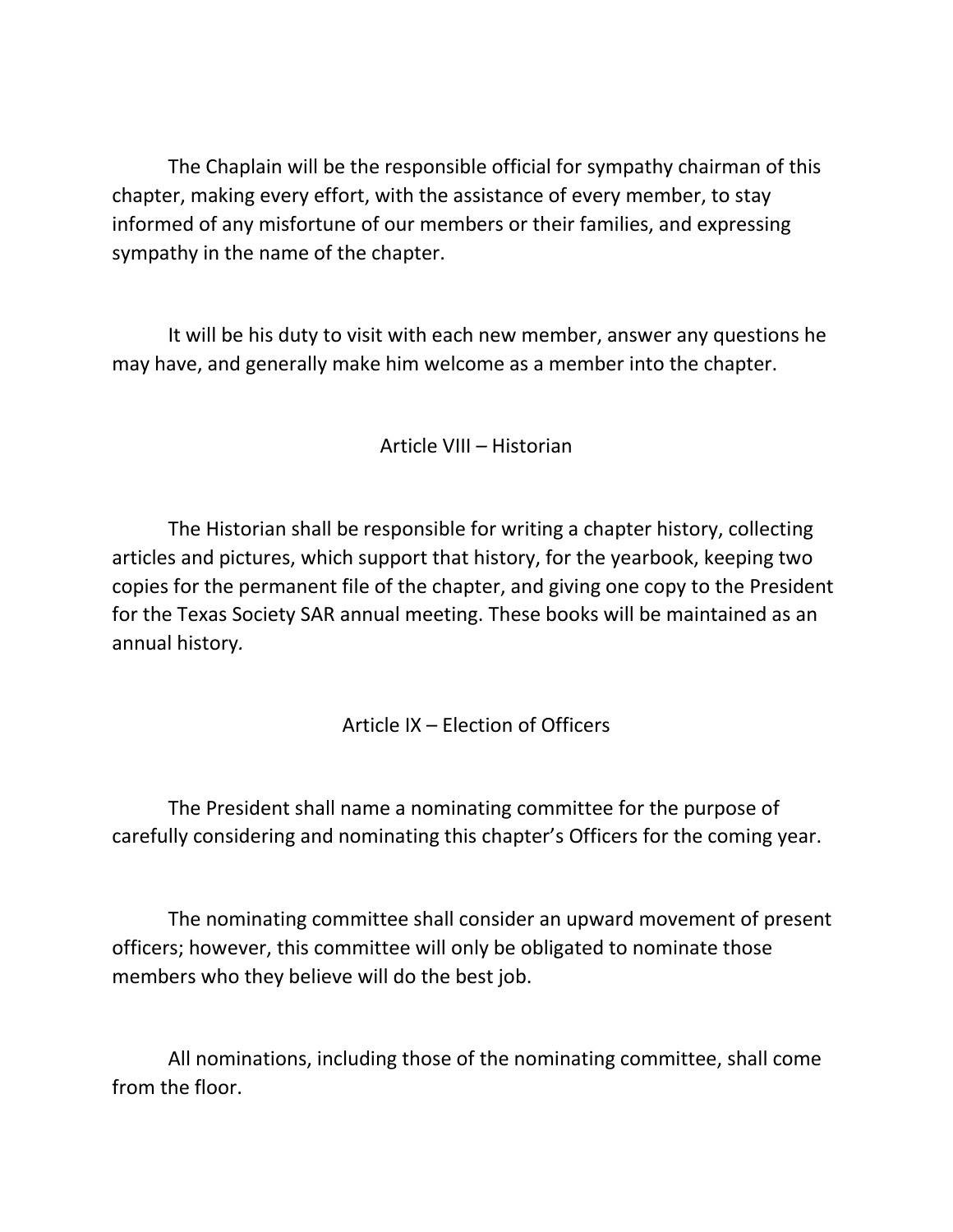The Color Guard is a very public activity, involving the national colors, and must at all times be handled in a proper manner to reflect maximum credit upon the chapter.

Organization of the Color Guard is as follows:

| <b>Chapter President</b> | Commander in Chief            |
|--------------------------|-------------------------------|
| General                  | Ceremonial Leader             |
| Colonel                  | Acts in absence of General.   |
| Drillmaster/Coordinator  | Conducts drills. Call move-   |
|                          | ments and cadence during      |
|                          | ceremonies and activities.    |
|                          | Co-ordinates appearances      |
|                          | For Chapter Color Guard.      |
|                          | Provides publicity before and |
|                          | after appearances of the      |
|                          | Color Guard.                  |

It shall be each President's duty to appoint a member to fulfill the obligations of the Color Guard General, Colonel, and Drillmaster/Coordinator.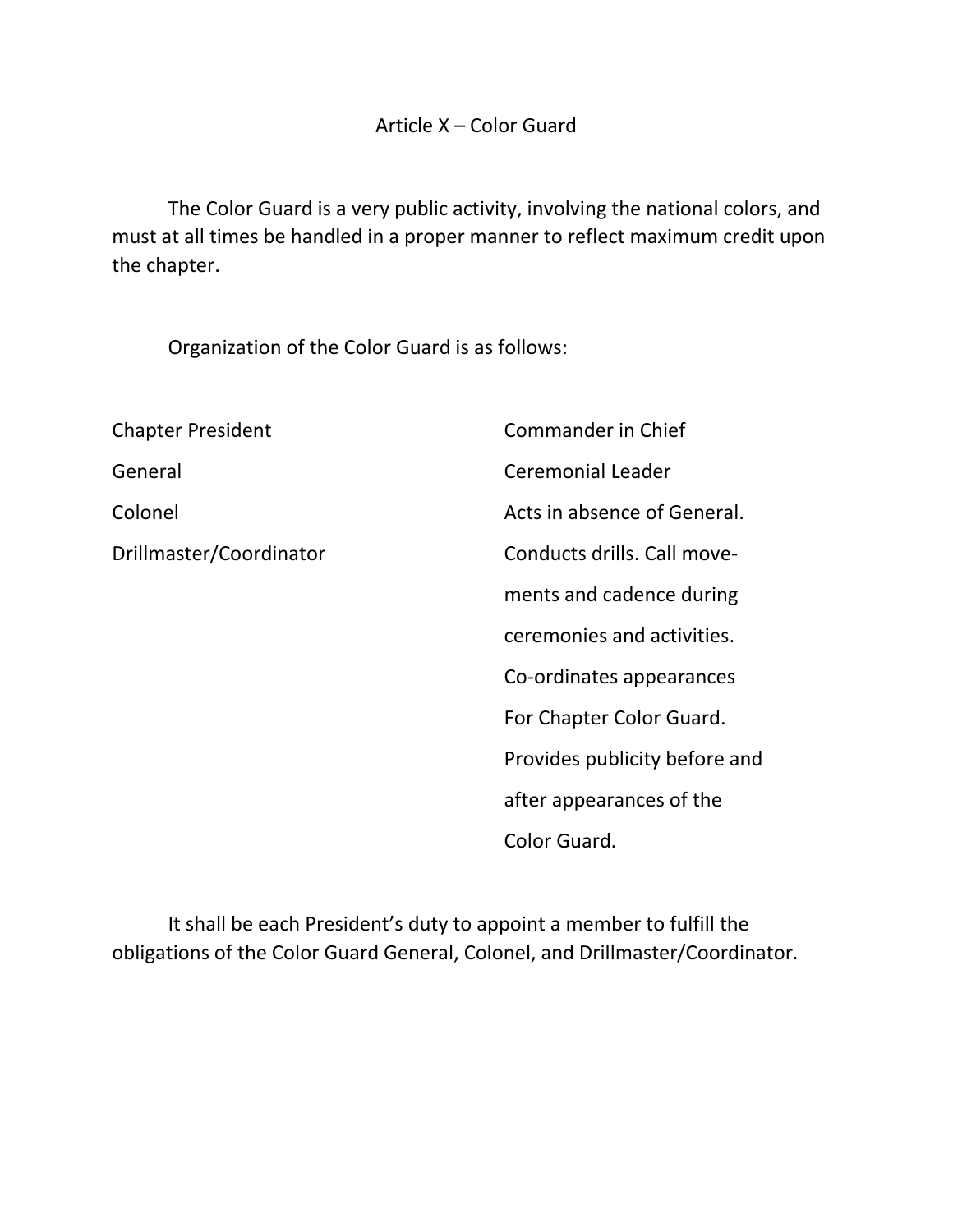

Schedule of Annual Events

| January                                 | Essay Contest / Eagle Scout Contest / American History Teacher Award<br><b>/Enhanced ROTC Contest</b>         |  |
|-----------------------------------------|---------------------------------------------------------------------------------------------------------------|--|
| February                                | Oration Contest / Brochure and Poster Contest / George Washington<br>Proclamations / Election of new officers |  |
| March                                   | Texas SAR Convention / Laying wreath at the Alamo / Introduction of<br>new officers / awards recognition      |  |
| April                                   | <b>FolkFest</b>                                                                                               |  |
| May                                     | ROTC Awards presentations / New Braunfels--Mayor's Prayer<br><b>Breakfast</b>                                 |  |
| June                                    |                                                                                                               |  |
| July                                    | 4 <sup>th</sup> of July parade in New Braunfels / NSSAR Convention                                            |  |
| August                                  | <b>Battle of Medina</b>                                                                                       |  |
| September                               | Comal County Fair/Guadalupe County Fair/ Broken Arrow Ceremony                                                |  |
| October                                 |                                                                                                               |  |
| November                                | Wurstfest/Public Safety Awards for Police, Fire, and Heroism                                                  |  |
| December                                | Essay, Oration, and American History Teacher applications due                                                 |  |
|                                         | Flag Awards Any time throughout the year                                                                      |  |
| Possible opportunities for our chapter: |                                                                                                               |  |
| The parade in Laredo                    |                                                                                                               |  |
| Stark Award for working with veterans   |                                                                                                               |  |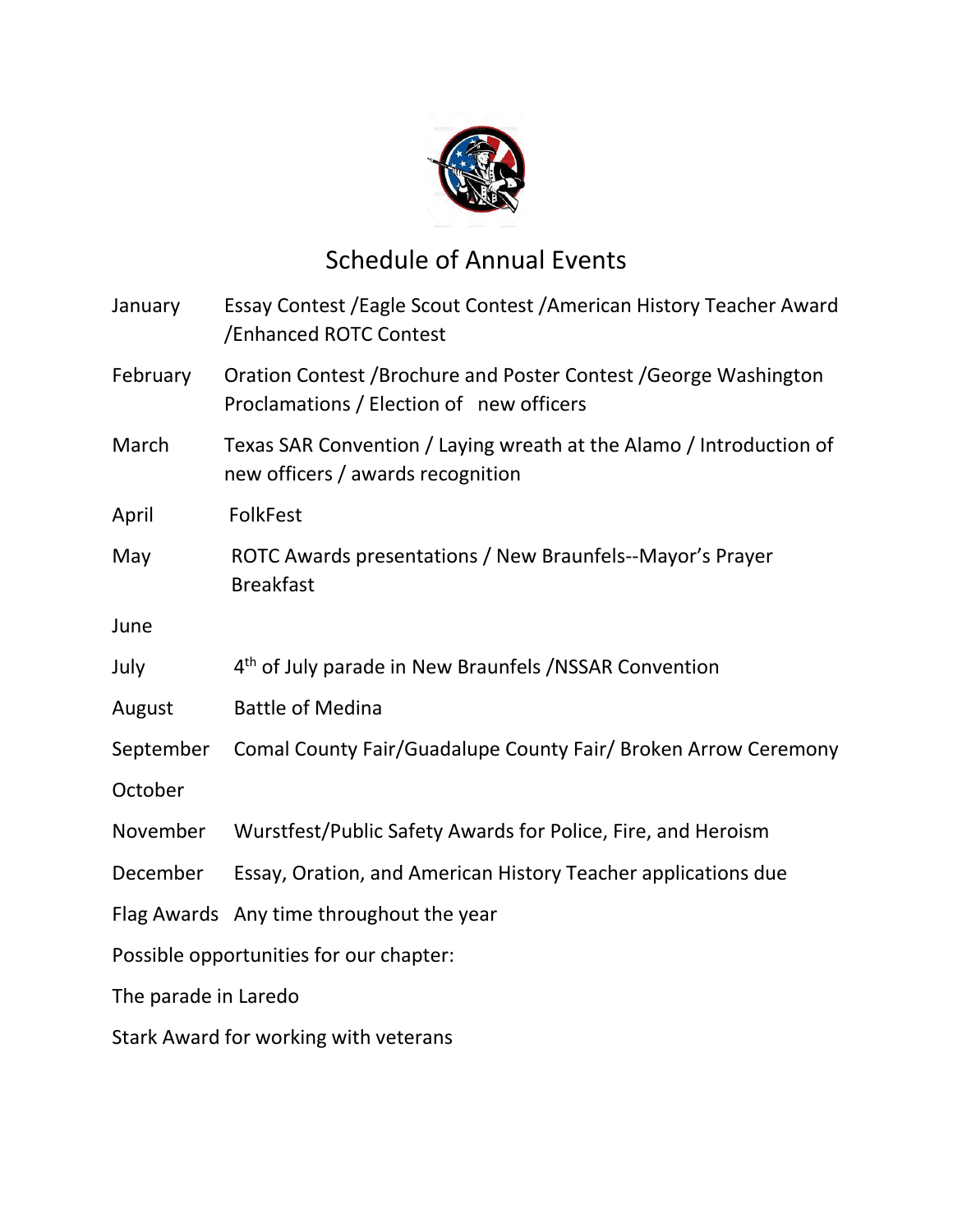

## **Monthly Meeting Information**

The William Hightower Chapter 35 of the Texas Society of the Sons of the American Revolution meets monthly except for June, July, and August. There are no meetings during these three months due to vacations, etc.

Meeting notices are mailed out to every member about a week before each meeting. The meeting notice and agenda for that meeting can also be found on the **nbsar.net** web site.

Meetings are currently held on the second Thursday of each month at Granzin's BBQ Restaurant on San Antonio St. We meet in the large room to the rear of the building on the parking lot side of the building. There is a social hour between 6pm and 7 pm. During this time, you may order a meal and visit with the other members of the chapter. The meeting starts promptly at 7pm and is generally finished at 8pm. Extenuating circumstances may cause the meeting to go past 8pm, as in the case of award presentations. This is not the norm, however.

The chapter Secretary also sends out the minutes of each meeting to the membership for their records.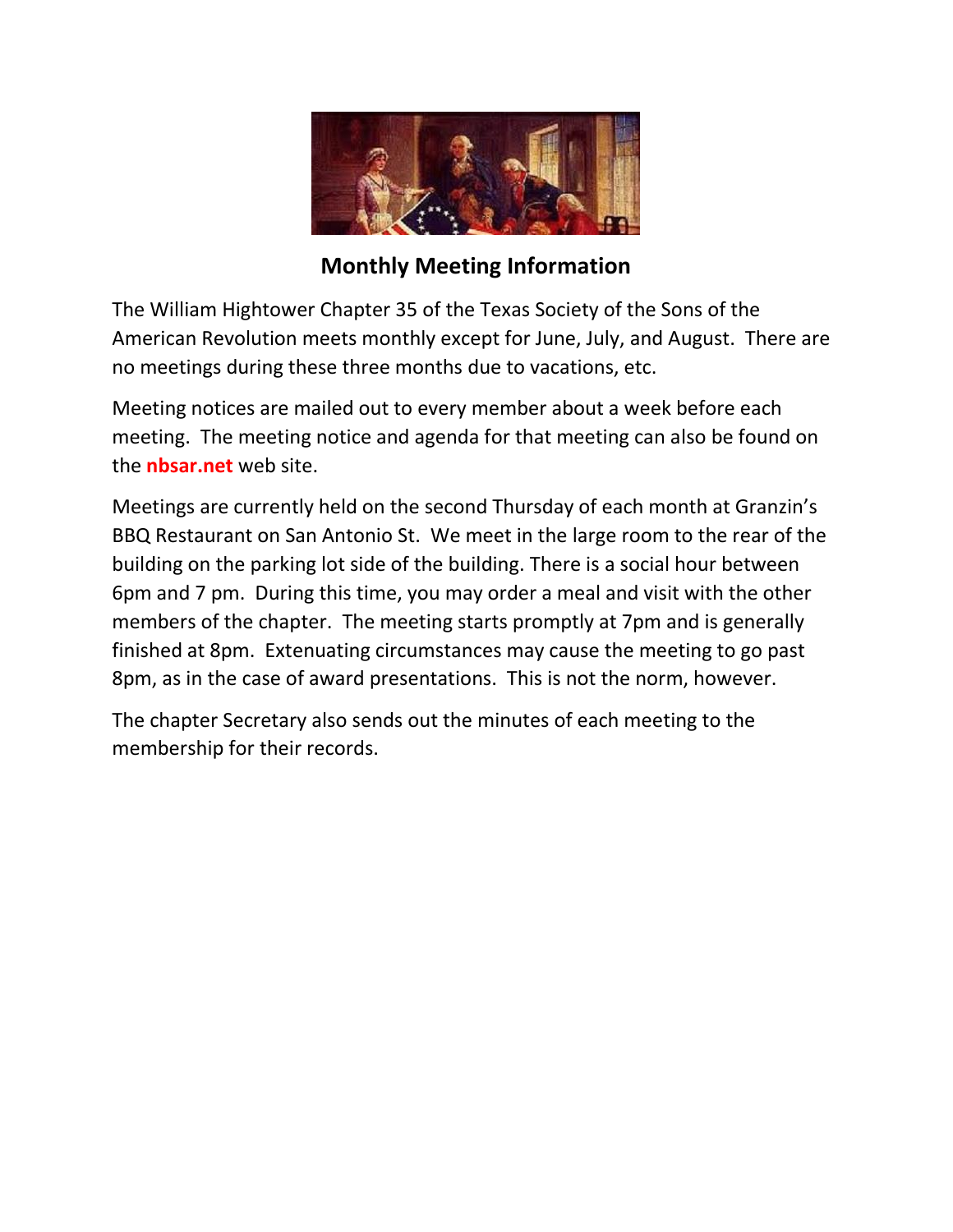

## **Flag Etiquette**

## **STANDARDS of RESPECT**

The Flag Code, which formalizes and unifies the traditional ways in which we give respect to the flag, also contains specific instructions on how the flag is not to be used. They are:

- The flag should never be dipped to any person or thing. It is flown upside down only as a distress signal.
- The flag should not be used as a drapery, for covering a speaker's desk, draping a platform, or for any decoration in general. Bunting of blue, white and red stripes is available for these purposes. The blue stripe of the bunting should be on the top.
- The flag should never be used for any advertising purpose. It should not be embroidered, printed or otherwise impressed on such articles as cushions, handkerchiefs, napkins, boxes, or anything intended to be discarded after temporary use. Advertising signs should not be attached to the staff or halyard
- The flag should not be used as part of a costume or athletic uniform, except that a flag patch may be used on the uniform of military personnel, fireman, policeman and members of patriotic organizations.
- The flag should never have placed on it, or attached to it, any mark, insignia, letter, word, number, figure, or drawing of any kind.
- The flag should never be used as a receptacle for receiving, holding, carrying, or delivering anything.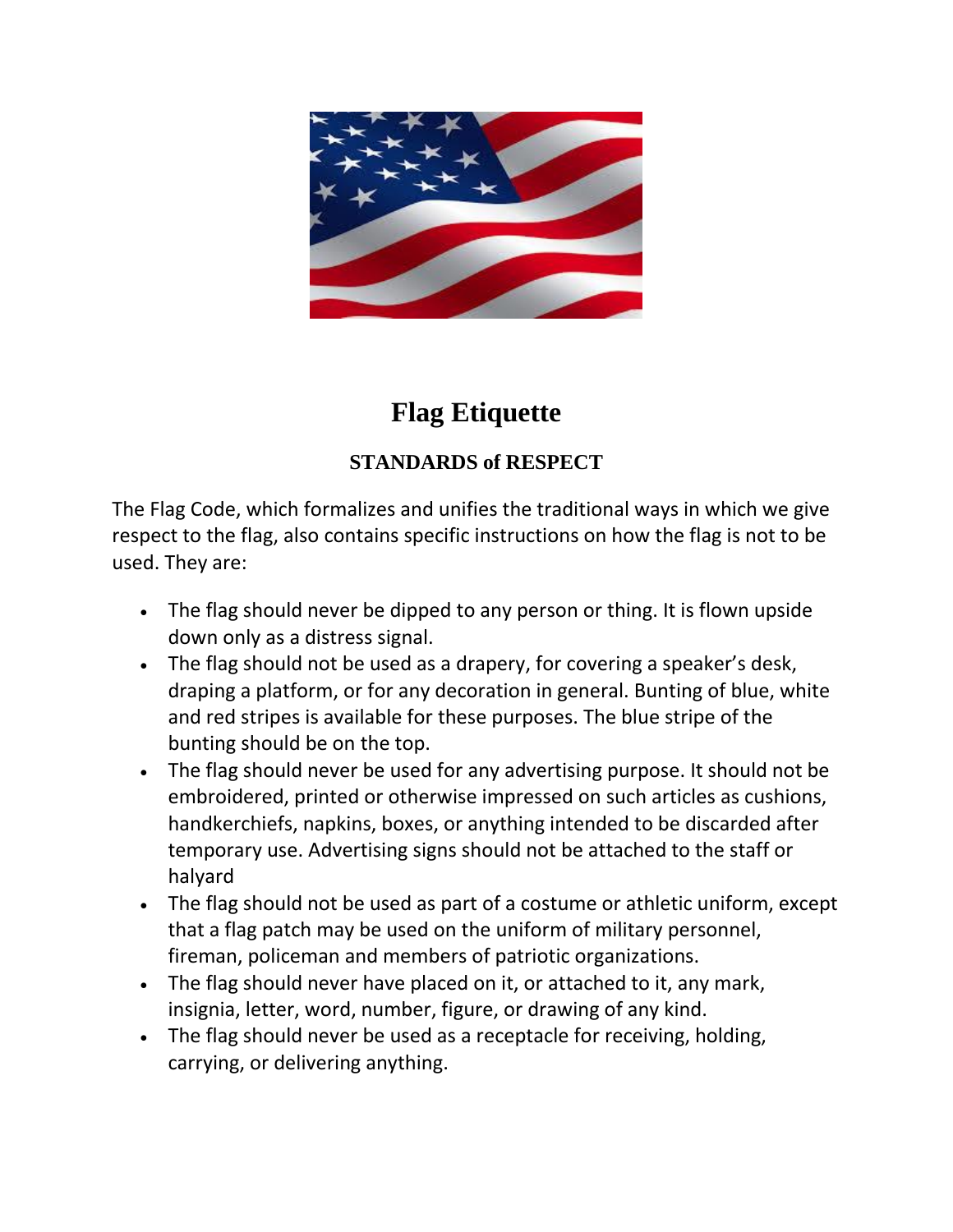When the flag is lowered, no part of it should touch the ground or any other object; it should be received by waiting hands and arms. To store the flag it should be folded neatly and ceremoniously.

The flag should be cleaned and mended when necessary.

When a flag is so worn it is no longer fit to serve as a symbol of our country, it should be destroyed by burning in a dignified manner.

**Note:** Most American Legion Posts regularly conduct a dignified flag burning ceremony, often on Flag Day, June 14. Many Cub Scout Packs, Boy Scout Troops, and Girl Scout Troops retire flags regularly as well. Contact your local American Legion Hall or Scout Troop to inquire about the availability of this service.

. ..............

### **Displaying the Flag Outdoors**

. *\*\*\*\*\*\*\*\*\*\*\*\*\**\*

When the flag is displayed from a staff projecting from a window, balcony, or a building, the union should be at the peak of the staff unless the flag is at halfstaff.

When it is displayed from the same flagpole with another flag - of a state, community, society or Scout unit - the flag of the United States must always be at the top except that the church pennant may be flown above the flag during church services for Navy personnel when conducted by a Naval chaplain on a ship at sea.

When the flag is displayed over a street, it should be hung vertically, with the union to the north or east. If the flag is suspended over a sidewalk, the flag's union should be farthest from the building.

When flown with flags of states, communities, or societies on separate flag poles which are of the same height and in a straight line, the flag of the United States is always placed in the position of honor - to its own right.

The other flags may be smaller but none may be larger.

No other flag ever should be placed above it.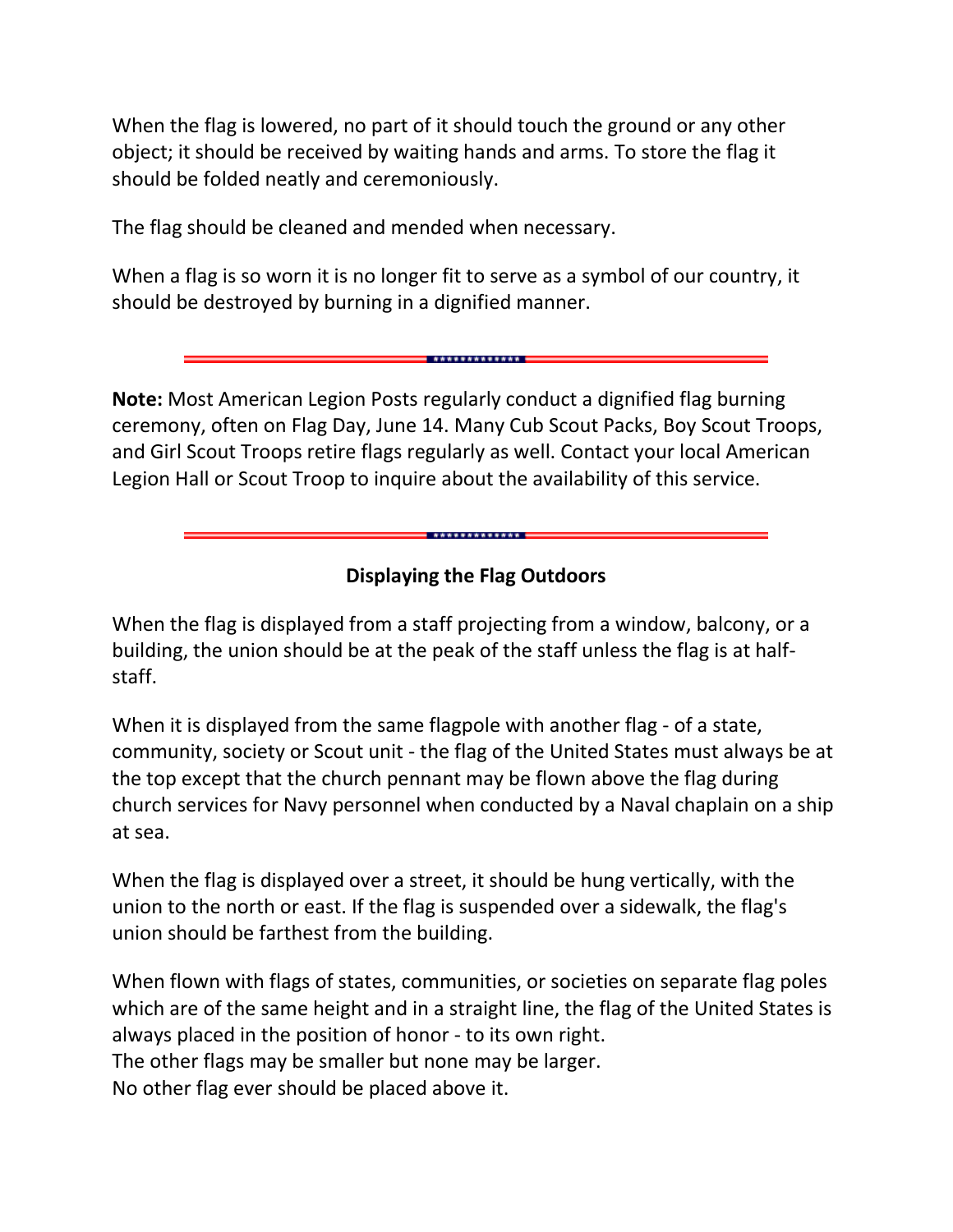The flag of the United States is always the first flag raised and the last to be lowered.

When flown with the national banner of other countries, each flag must be displayed from a separate pole of the same height. Each flag should be the same size. They should be raised and lowered simultaneously. The flag of one nation may not be displayed above that of another nation.

## **Raising and Lowering the Flag**

The flag should be raised briskly and lowered slowly and ceremoniously. Ordinarily it should be displayed only between sunrise and sunset. It should be illuminated if displayed at night.

The flag of the United States of America is saluted as it is hoisted and lowered. The salute is held until the flag is unsnapped from the halyard or through the last note of music, whichever is the longest.

### **Displaying the Flag Indoors**

When on display, the flag is accorded the place of honor, always positioned to its own right. Place it to the right of the speaker or staging area or sanctuary. Other flags should be to the left.

The flag of the United States of America should be at the center and at the highest point of the group when a number of flags of states, localities, or societies are grouped for display.

When one flag is used with the flag of the United States of America and the staffs are crossed, the flag of the United States is placed on its own right with its staff in front of the other flag.

When displaying the flag against a wall, vertically or horizontally, the flag's union (stars) should be at the top, to the flag's own right, and to the observer's left.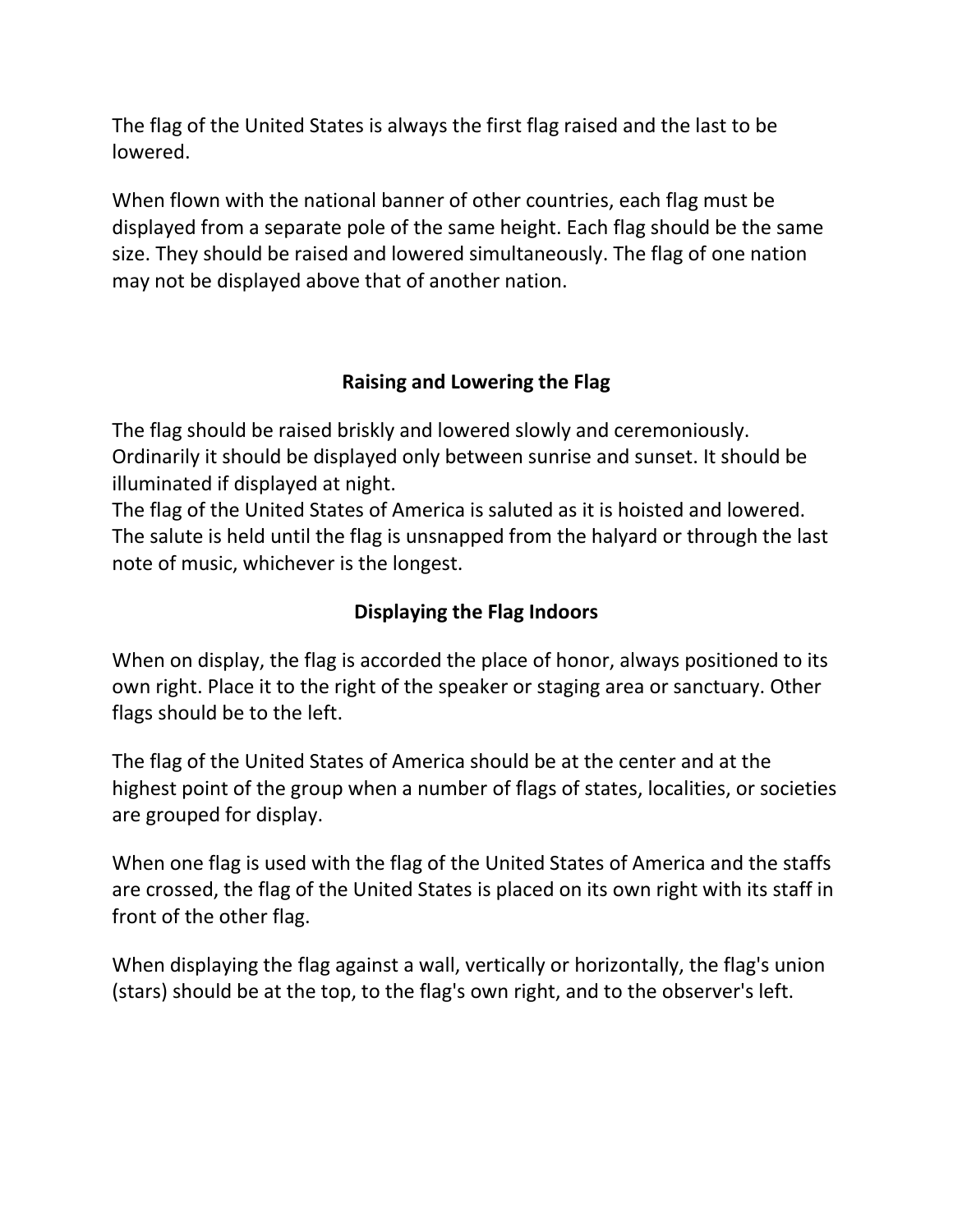### **Parading and Saluting the Flag**

When carried in a procession, the flag should be to the right of the marchers. When other flags are carried, the flag of the United States may be centered in front of the others or carried to their right. When the flag passes in a procession, or when it is hoisted or lowered, all should face the flag and salute.

### **The Salute**

To salute, all persons come to attention. Those in uniform give the appropriate formal salute. Citizens not in uniform salute by placing their right hand over the heart and men with head cover should remove it and hold it to left shoulder, hand over the heart. Members of organizations in formation salute upon command of the person in charge.

### **The Pledge of Allegiance and National Anthem**

The pledge of allegiance should be rendered by standing at attention, facing the flag, and saluting.

When the national anthem is played or sung, citizens should stand at attention, salute at the first note, and hold the salute through the last note. The salute is directed to the flag, if displayed, otherwise to the music.

### **The Flag in Mourning**

To place the flag at half-staff, hoist it to the peak for an instant and lower it to a position half way between the top and bottom of the staff. The flag is to be raised again to the peak for a moment before it is lowered. On Memorial Day, the flag is displayed at half-staff until noon and at full staff from noon to sunset.

The flag is to be flown at half-staff in mourning for designated, principal government leaders and upon presidential or gubernatorial order.

When used to cover a casket, the flag should be placed with the union at the head and over the left shoulder. It should not be lowered into the grave.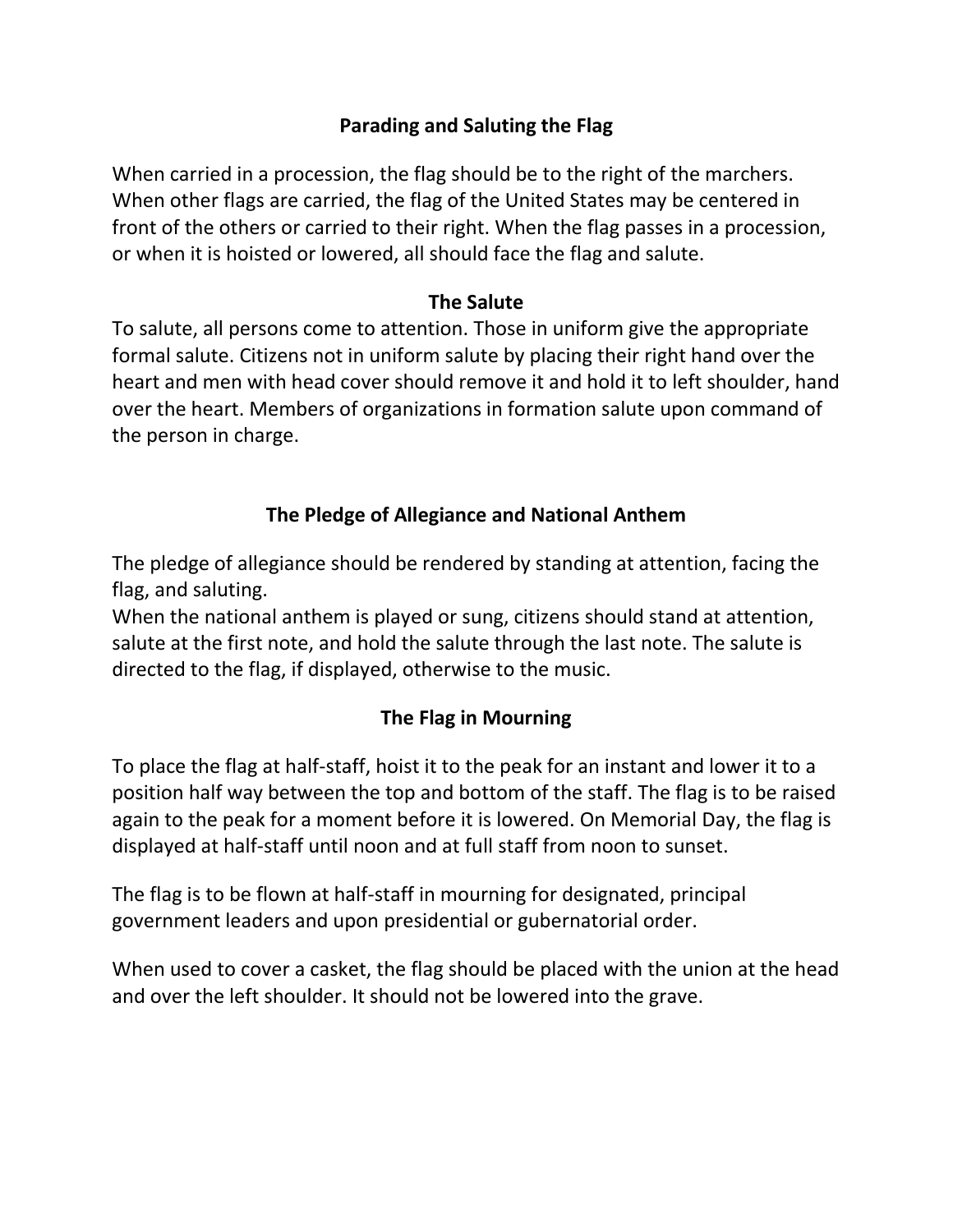

**January – New Year's Day, January 1, Inauguration Day, January 20, Martin Luther King Jr.'s Birthday, third Monday in January**

**February – Lincoln's Birthday, February 12, Washington's Birthday, third Monday in February**

**March – Easter Sunday (variable)**

**April – Easter Sunday (variable)**

**May – Mother's Day, second Sunday in May, Armed Forces Day, third Saturday in May, Memorial Day (half-staff until noon\*), the last Monday in May**

**June – Flag Day, June 14**

**July – Independence Day, July 4**

**August –**

**September – Labor Day, first Monday in September, Constitution Day, September 17**

**October – Columbus Day, second Monday in October, Navy Day, October 27**

**November – Veteran's Day, November 11, Thanksgiving Day, fourth Thursday in November**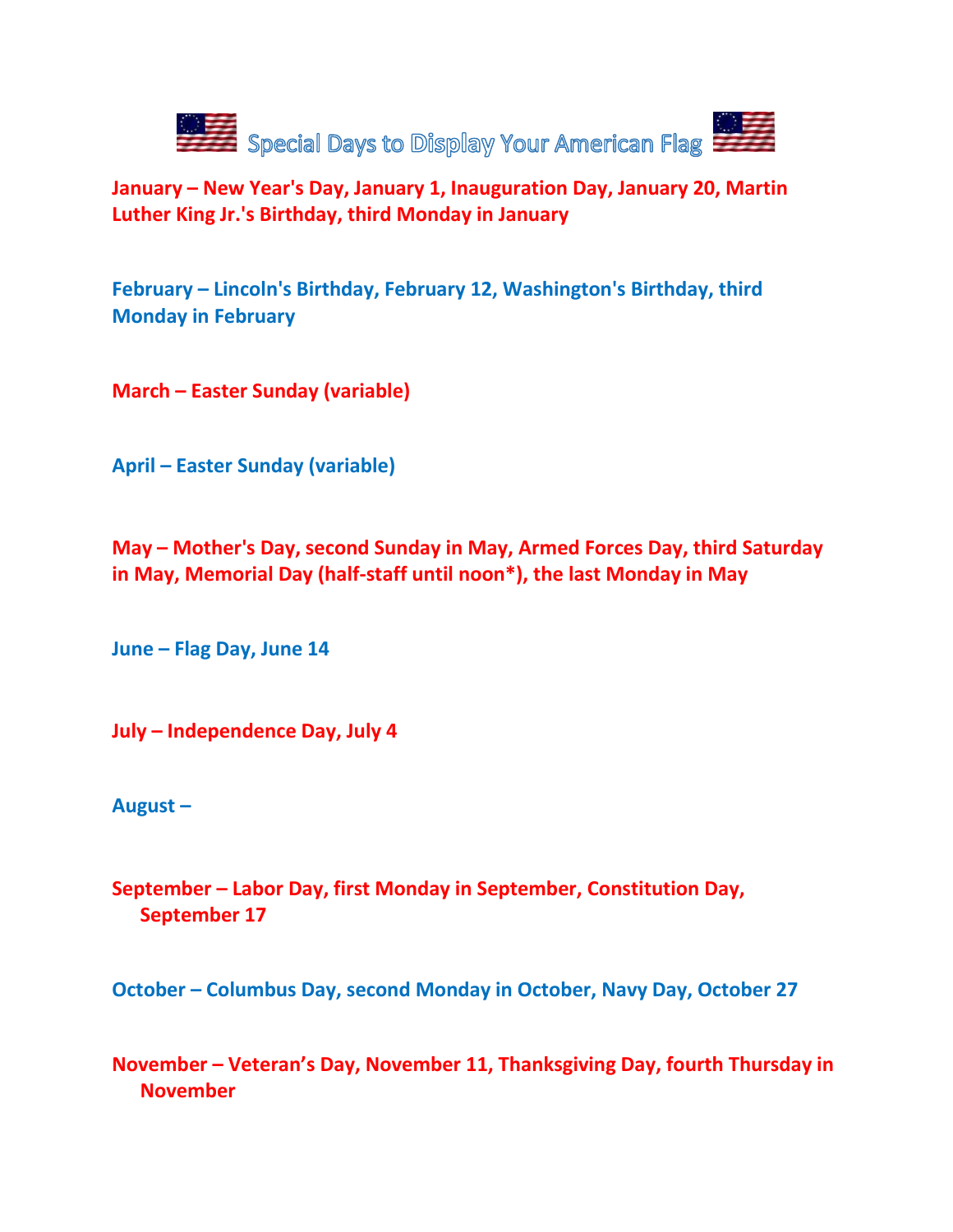**December -- Christmas Day, December 25**

**Other days as may be proclaimed by the President of the United States** 

**State holidays**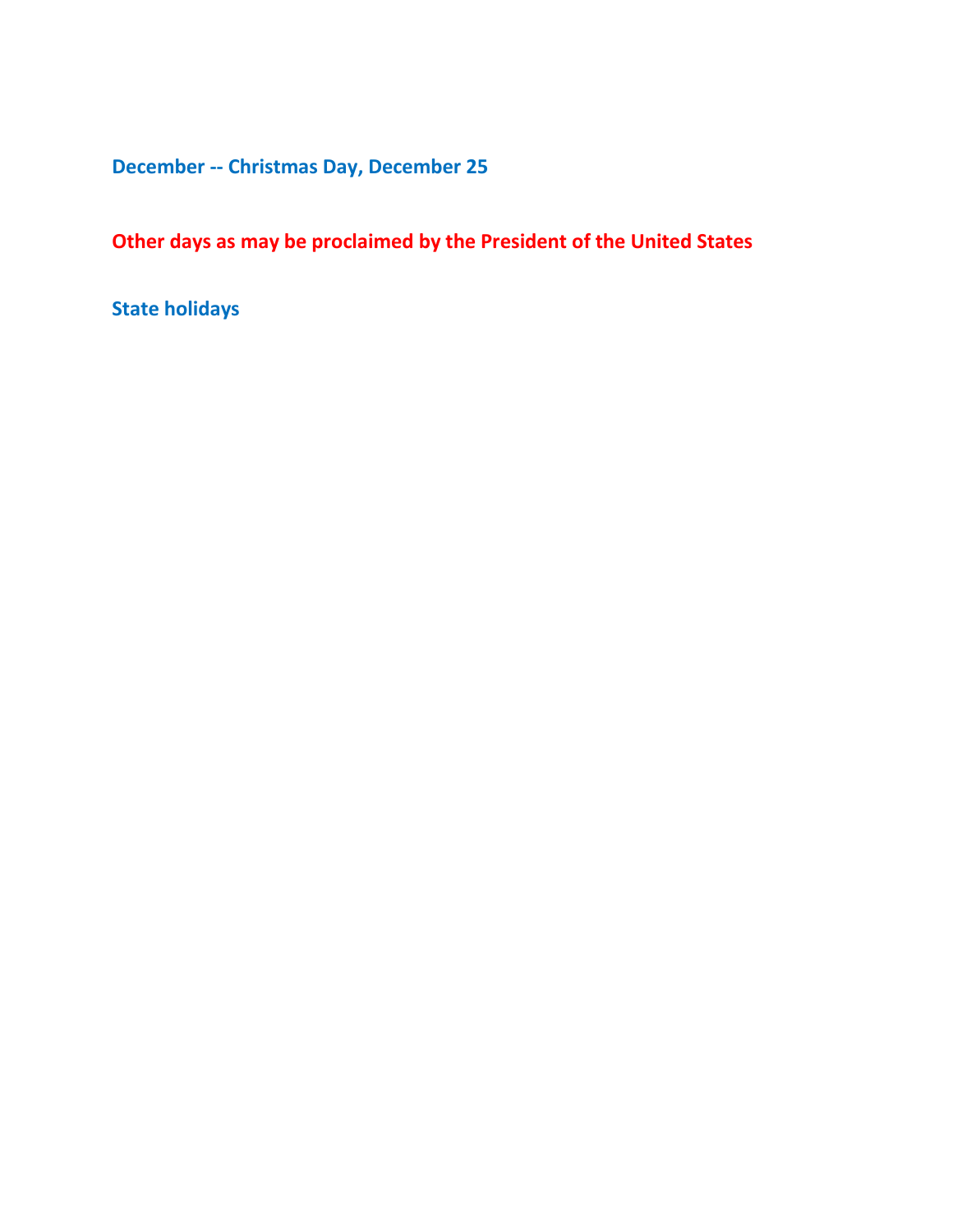## Symbolism of the SAR Medal



Membership in the Sons of the American Revolution entitles you to wear the medal of the SAR. I now take great pride in describing the symbolism behind the Cross of Malta. The cross is composed of horizontal and vertical bars. The vertical bar represents the commandant, "You Shall Love Your God". The horizontal bar represents the commandant, "You Shall Love Your Neighbor as Your Self". Let us focus on the intersection of the bars to remind us the "Love of God and Neighbor" are in fact the same love.

There are four limbs of the cross. The limbs remind us of the four cardinal virtues. The first virtue is prudence, learned by studying the past in order to regulate the present plan and plan for the future. Prudence allows one to understand the fallacy in allowing a lesser evil to avoid a greater evil, because the accumulation of lesser evils will eventually exceed the hypothetical greater evil. The second virtue is justice. There is an art and science in being just. The art comes from the recognition of the true worth of fellow man. The science involves the concept of impartiality and always begs the question: Is it fair to all concerned? True justice is underscored by integrity of life. The third virtue is temperance or moderation in all of our actions, including the senses, especially the sensual desires. The fourth virtue is fortitude, with magnanimity and courage to serve God.

There are eight points of the Maltese Cross. Each point represents one of the beatitudes recounted for the Knight of Malta by the initiator who would proclaim the following annunciation: "This cross was given white to us as a sign of purity, which you must carry in your heart as you wear it externally, without spot or blemish. The eight points that you see in this are signs of the eight beatitudes that you must always have within you, and they are: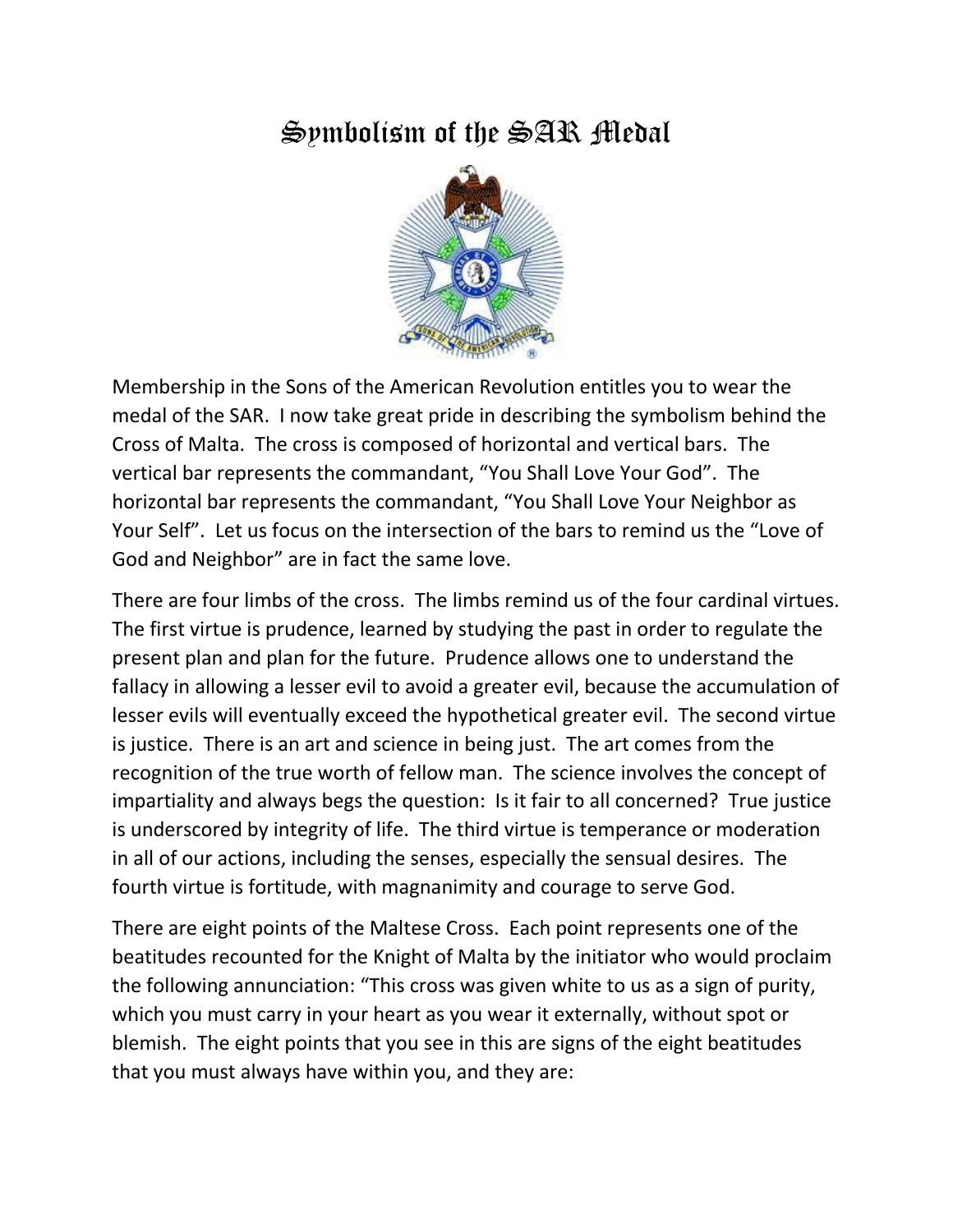- 1. To have spiritual contentment 5. To love justice
- 2. To live without malice **6.** To be merciful
- hearted
- 4. To humble yourself at insults 8. To suffer persecution
- 
- 
- 3. To weep over your sins The State Control of the sincere and open-
	-

All these virtues you must engrave upon your heart for conservation and preservation of your soul, and for that reason I command you to wear it openly sewn upon your clothing on the left-hand side of the heart and never abandon it".

Lastly, our medal has the bust of George Washington at the intersection of the two bars of the cross. This reminds us of our great leader at the time of the American Revolution. Surrounding his bust are the words, "LIBERTAS ET PATRIA", reminding us of our Declaration of Independence and Constitution.



## Society Insignia

When you were given your certificate of membership, you were also given a small Rosette for your lapel. This Rosette is in the colors of George Washington's uniform and represents your membership in the SAR. The Rosette is worn only on informal occasions and it is displayed in the left lapel of the suit or sports coat. You do not wear it on a sweater, sports shirt, topcoat, or formal dress. When you wear it, no insignia of any other organization should be worn at the same time. Of course, the Rosette is not worn when you are wearing the Society Badge or other Society medals.

The Society Badge consists of the Society medal pendant suspended from a blue and gold ribbon. It is worn on the left breast of the coat. A small five-pointed star worn on the ribbon indicates each approved supplemental ancestor. Chapter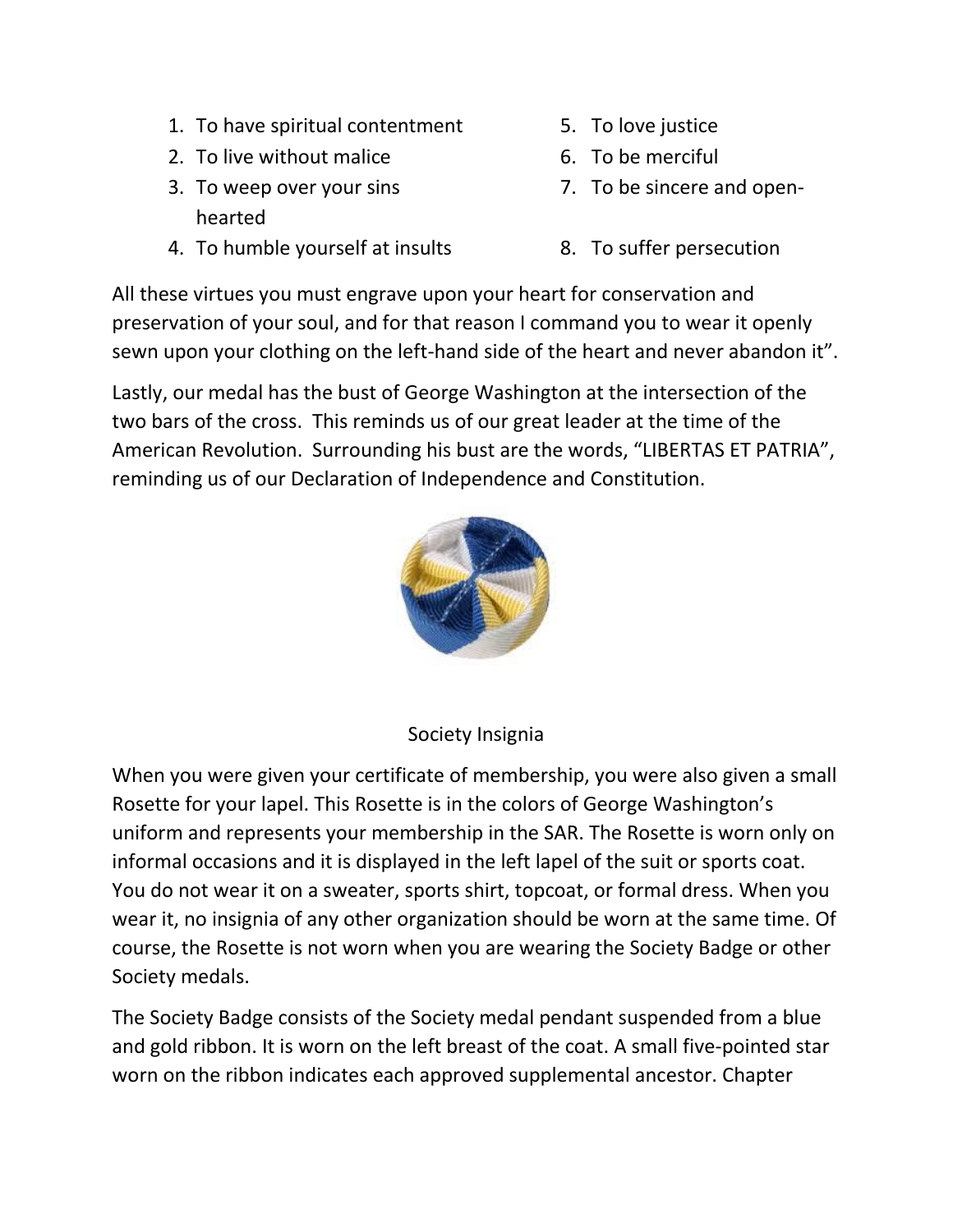presidents, past presidents, state society presidents, and past presidents wear the Society Medal on a neck ribbon.

There is a proper way to wear insignia and many improper ways. Look around you at your next chapter meeting. You will see insignia worn in many ways. This letter is designed to give you, the new SAR compatriot, the proper and the correct way to display awards and insignia.

The highest award of the National Society is the Minuteman Award and this medallion is worn around the neck suspended from a light blue neck ribbon. Other medals awarded by the Society are worn on the left breast, to the left of and on line with the Society Badge. They are worn in order of seniority from the wearer's right to left as follows: SAR Society Badge, Minuteman Award, Gold Good Citizenship Medal, War Service Medal, Law Enforcement Medal, Patriot Medal, SAR Meritorious Service Award, Silver Good Citizenship Medal, Florence Kendall Medal, Silver ROTC Medal, Bronze ROTC Medal, and Bronze Good Citizenship Medal.

The Society Badge and Society medals in miniature size may be worn only on the left breast. When more than one medal is worn, all must be of the same size. The exception to this is, neck ribbon insignia of the Society are always full size and are worn independently of the other insignia and medals.

Past State and Chapter Presidents are authorized to wear a special pin on the neck ribbon that supports the regular Society Badge. This pin is worn at the apex of the "V' of the neck ribbon only. The rule is that only one such pin is worn at any one time; however, this rule is almost universally ignored. You will see past Presidents General and Past Vice Presidents General and past State Presidents with two, three, or even four pins on their neck ribbons. I make a rule not to point out their error to them!

When other decorations and medals are worn with the Society's insignia on ceremonial occasions, all should be in proper order from right to left and all should be of similar size. The order for wearing multiple decorations in SAR has been established as follows: FEDERAL DECORATIONS (in the established order of seniority); FEDERAL CAMPAIGN MEDALS (Medals earned prior to WWII, American Defense Service, U. S. Theatre, Asiatic-Pacific Theatre, European-African-Middle Eastern Theatre, Victory Medal (WWII), Occupation of Germany or Japan (WWII),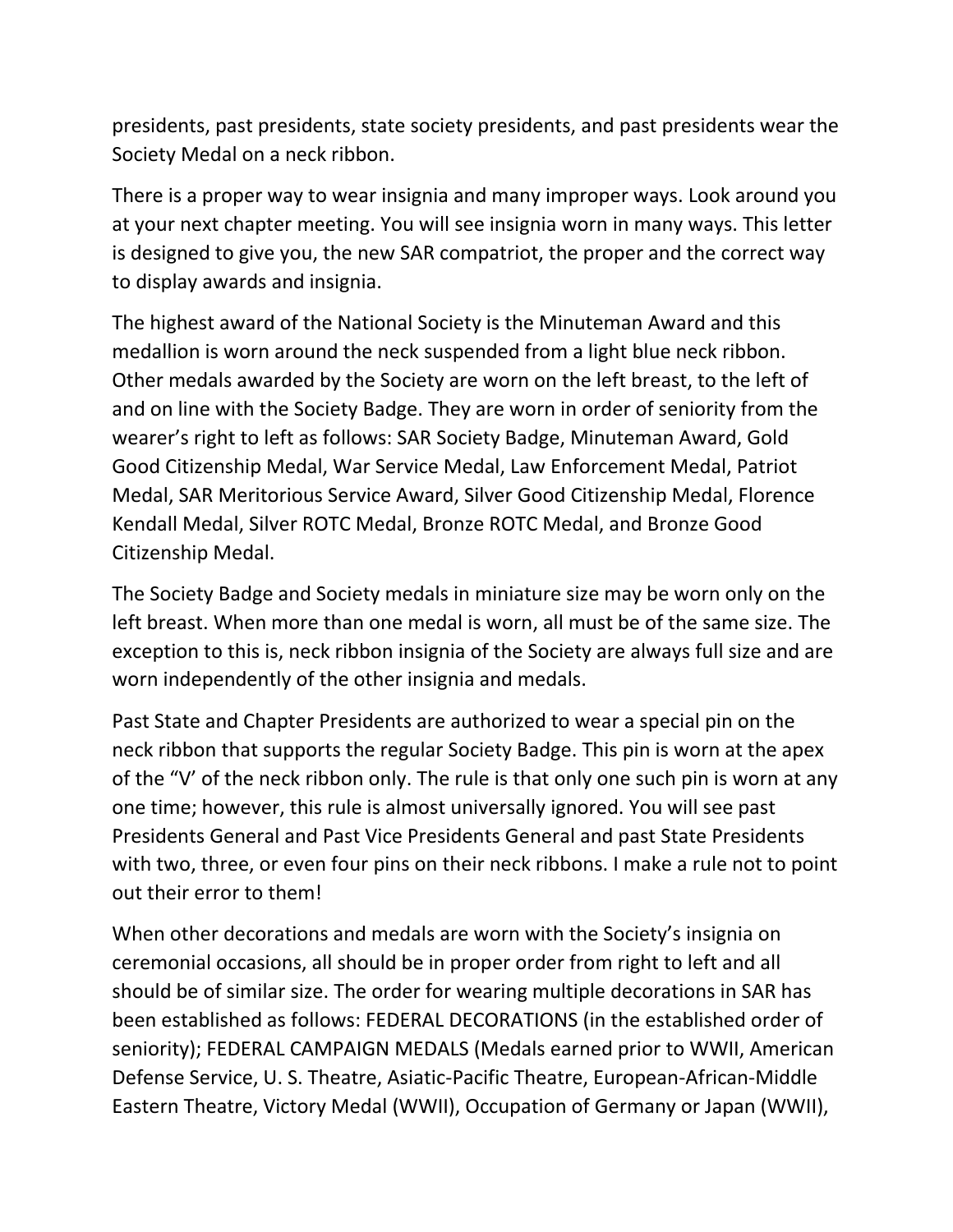Medal for Humane Action, National Defense Service, Korean Service, Dominican Republic Service, Viet Nam Service, Armed Forces Expeditionary, Armed Forces Reserve, United Nations Service, United Nations Medal, and later medals.); STATE DECORATIONS; STATE CAMPAIGN MEDALS; STATE ORGANIZATIONAL AND LONG SERVICE MEDALS; INSIGNIA OF HEREDITARY, PATRIOT, AND VETERANS SOCIETIES (in chronological order by the year of establishment); FOREIGN DECORATIONS (in the order in which they were awarded).

Go to your Chapter and to the State meetings and wear your decorations and medals with pride. At the Annual State meeting, it is the custom at the Saturday night banquet to wear a tuxedo with all the medals and decorations to which you are entitled including Combat Infantry Badges in miniature and pilot and parachute wings in miniature. This is the only occasion when everyone seems to wear everything, and with all of our retired military compatriots, this is a lot.

Ross L. Shipman Compatriot



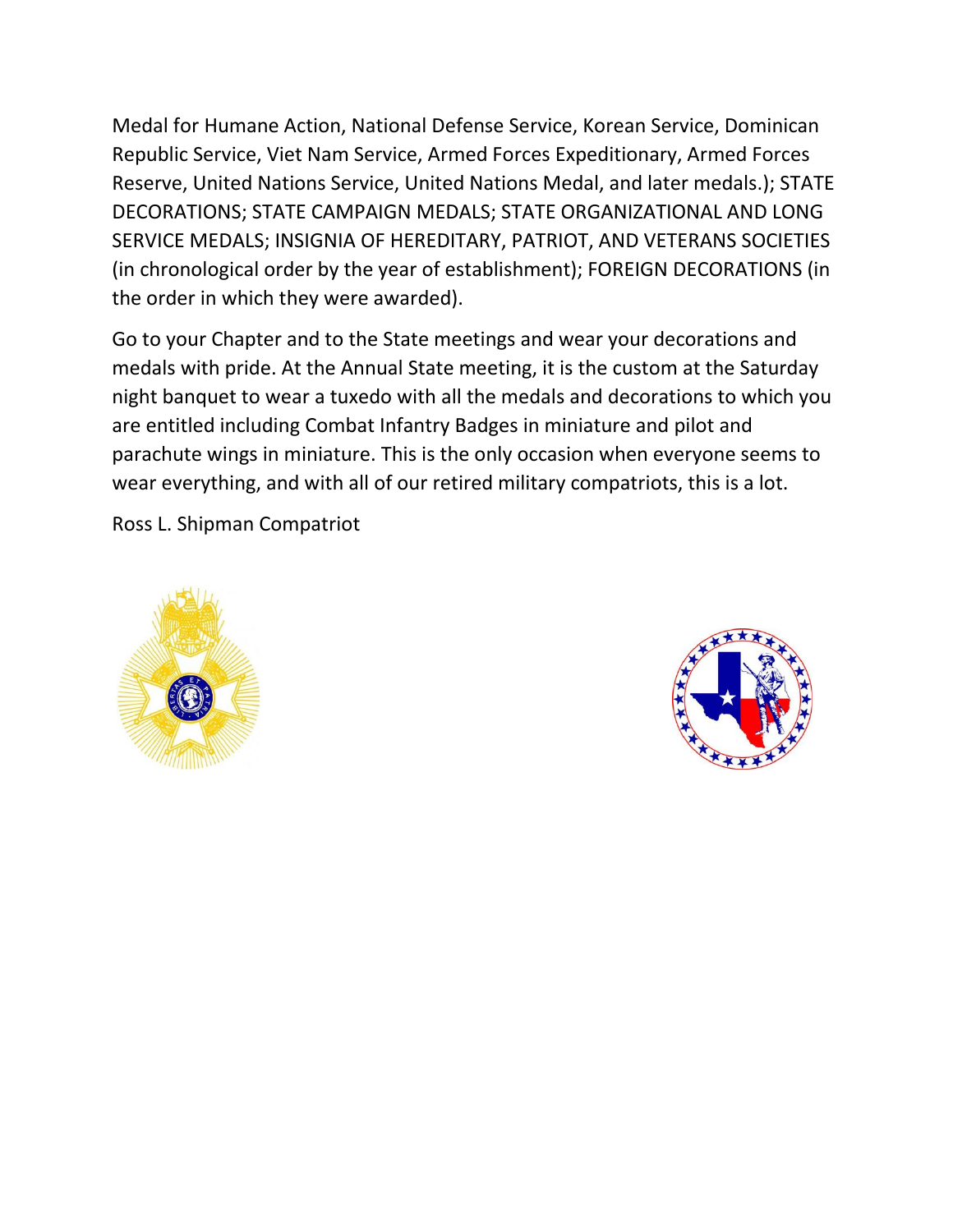## **Web Site Information**

#### **NSSAR Web Site** –

#### [www.sar.org](http://www.sar.org/)

- National Officers and contact information
- Headquarters Staff contacts
- National Committee Information and Contacts
- SAR Handbook (includes the SAR Constitution and By-Laws and information on Society History, CAR, GWF, SAR Magazine, Insignia, Medals, and Awards)
- SAR Magazine Article Archives
- Membership Information
- State Web Site links
- Worksheets and Information on Application Programs
- National Society Brochures and Forms
- Historic and Patriotic Topics
- Information on all Youth Programs
- Application Status (including pended applications)
- National Events Calendar
- Youth Awards and Contests

#### **TXSSAR Web Site** –

#### [www.txssar.org](http://www.txssar.org/)

- TXSSAR Officers and contact Information
- TXSSAR Committee Information and Contacts
- TXSSAR Constitution and By-Laws
- Online TXSSAR Compatriot Newsletter
- TXSSAR Chapter Web Site Links
- **Information on all State Youth Contests**
- Chapter Presidents List
- TXSSAR Fee Schedules
- TXSSAR Annual Report Form and Instructions
- **TXSSAR Events Calendar**

#### **WILLIAM HIGHTOWER Chapter 35 Web Site** –

[www.nbsar.net](http://www.nbsar.net/)

- Chapter 35 Officers and contact information
	- o Chapter 35 Committee Chairmen
- Application Information